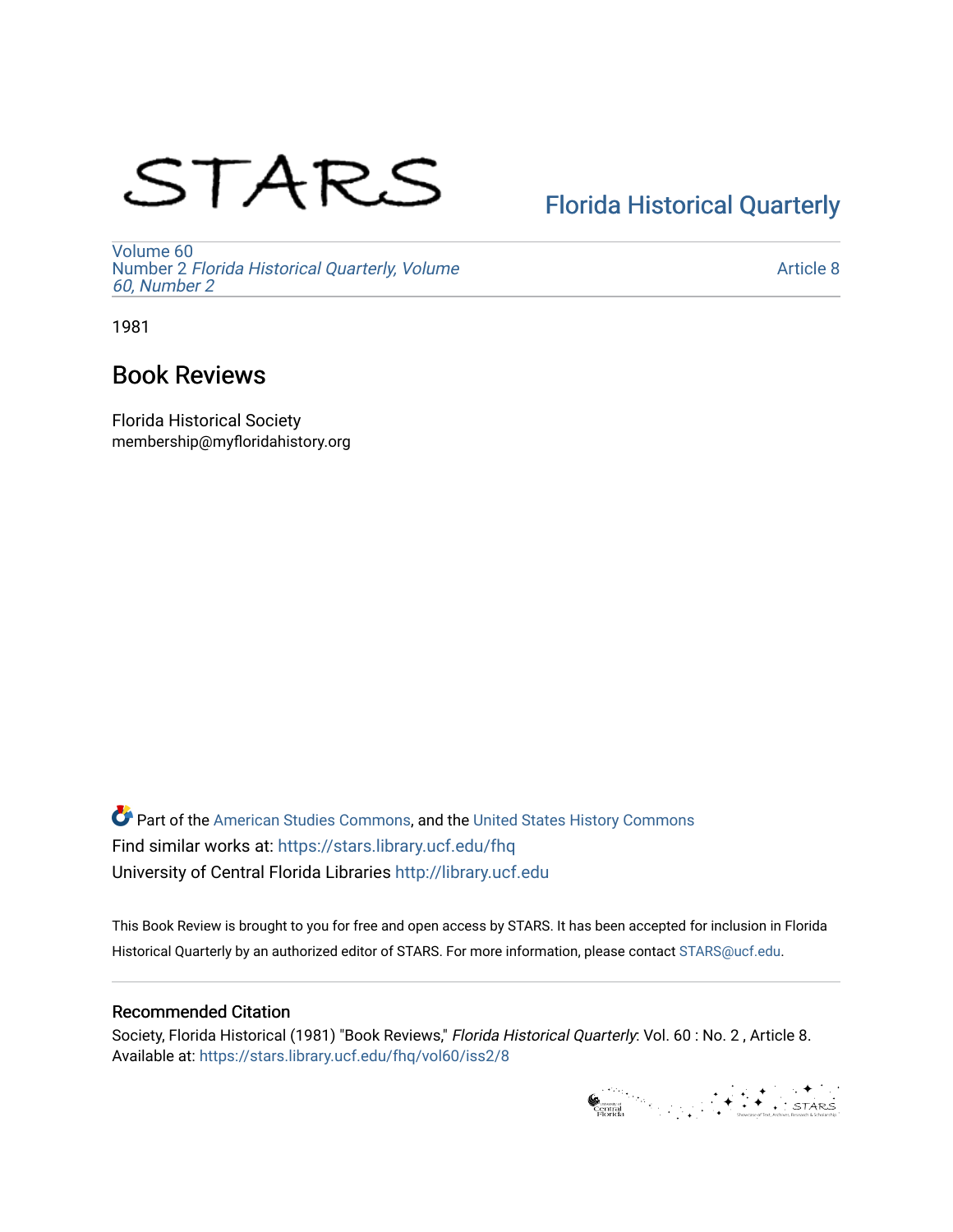*Aboriginal Subsistence Technology on the Southeastern Coastal Plain during the Late Prehistoric Period.* By Lewis H. Larson. (Gainesville: University Presses of Florida, 1980. xii, 260 pp. Foreword, preface, photos, illustrations, maps, bibliography, index. \$20.00.)

Too many people have an image of pre-Columbian Indians in the southeast living a hand-to-hand existence, eating everything in sight, barely able to survive. Archeologists seldom have come forward to dispel that illusion so that *Aboriginal Subsistence Technology on the Southeastern Coastal Plain during the Late Prehistoric Period* is a welcome addition to the anthropological literature showing otherwise. What emerges from Lewis Larson's contribution is a discussion of southeastern subsistence patterns which directly reflected human adaptation to a variety of environmental conditions. Instead of uniformity, diversity was the rule; instead of starvation, a variety of finely developed subsistence technologies existed.

This work is a revision of the author's dissertation, originally written in 1969, and used extensively by archeologists working in the coastal plain ever since. The dissertation manuscript had several inconvenient features: poor reproduction and no index being the two that plagued many researchers over the years. Now reissued as the second Ripley P. Bullen Monograph in Anthropology and History, the work is more convenient to use. It has been updated to include recent archeological evidence, incorporating zooarcheological data made available through the work of Elizabeth S. Wing, and it has been indexed. With these changes the work becomes a valuable reference for which there is no convenient substitute. Since the text is also well-written it can be profitably used by non-anthropologists or people unfamiliar with the area being discussed. Larson, and series editor Jerald T. Milanich, did an admirable job of revision.

The author's purpose in the book was to identify the environmental zones of the southeast coastal plain, correlate these zones with resources of the area, and discuss subsistence technologies

[208]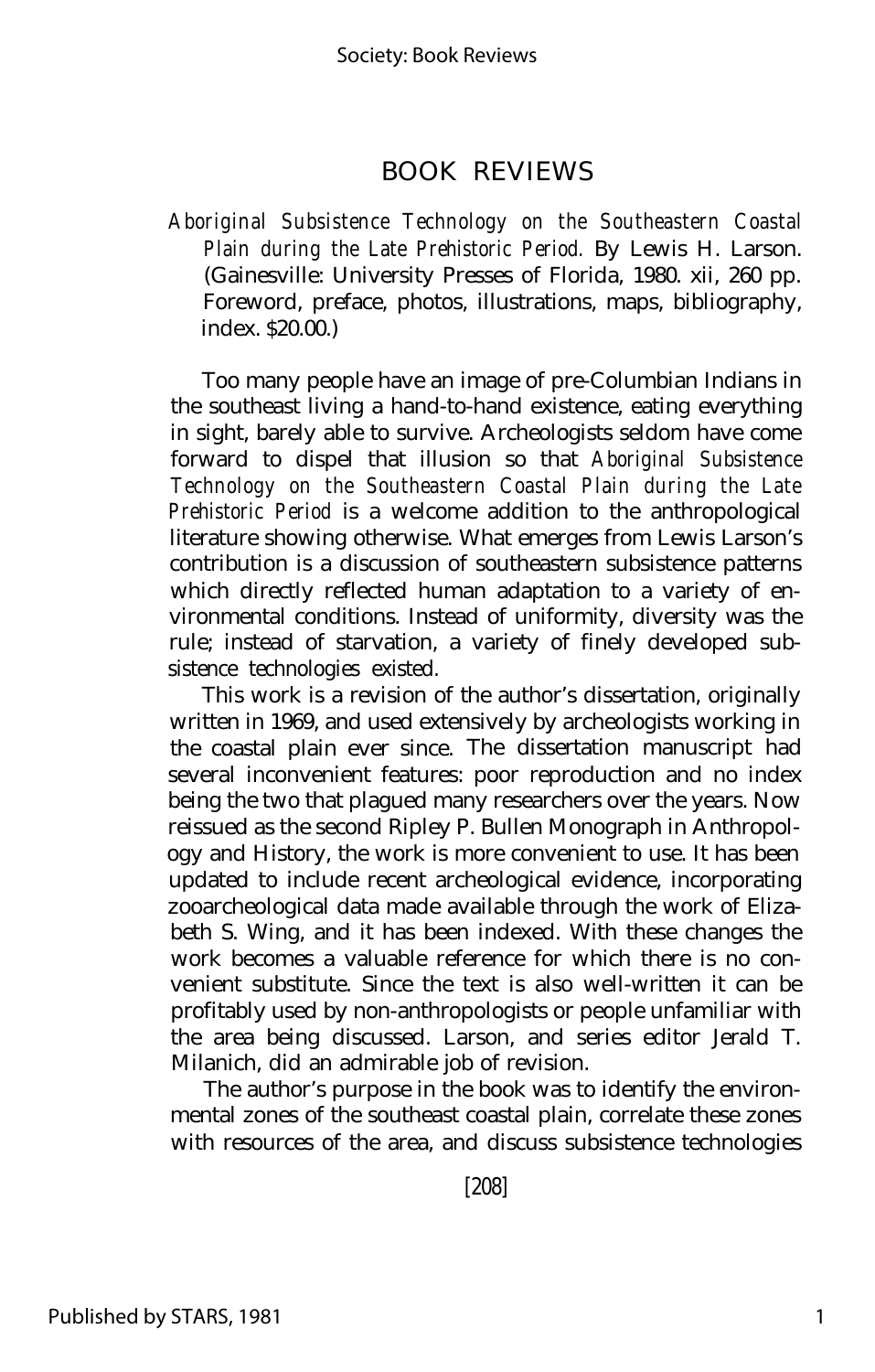used aboriginally in each sector. The temporal focus is the time period immediately preceding European contact and the geographical focus is primarily Georgia and Florida. After defining each sector and discussing resources typical of each, Larson summarizes the major invertebrate, vertebrate, and plant resources. In separate chapters the author reviews archeological evidence for the exploitation of invertebrates, fish, reptiles, mammals, and plants and the ethnohistoric documents about technologies used to obtain and process each as food. In these chapters, Larson synthesizes in a thorough manner information acquired from a number of technical zoological and botanical references which would take the reader much pains-taking labor to duplicate. The archeological data assembled here are likewise not readily available. The use of ethnohistoric sources in conjunction with the zoological data and archeological evidence is one of the strong points of the book. The historical accounts written by Europeans during the first years of contact do much to enlighten the reader about the archeological record and make this a valuable contribution in subsistence studies of interest to anthropologists, historians, and zoologists.

There are several interpretations with which some archeologists might take exception. Some researchers think that the pine barrens sector was not an area unoccupied aboriginally, but simply one unexplored archeologically. The author's interpretation of aboriginal shark utilization is not uniformly agreed upon either. While it is true that sharks are rarely major portions of aboriginal faunal inventories in Georgia, many sites from Georgia do contain a few shark vertebra from animals about two feet in length. Such small sharks could have been caught in nets or weirs. Not everyone agrees that there were no weirs in the Guale area, although there is so far no documentary or archeological evidence of them. Finally, the author's conclusion that oysters were a significant part of the diet is not universally accepted. *The Handbook of the Nutritional Contents of Foods,* prepared by the United States Department of Agriculture, shows substantial caloric difference between 100 grams of venison (126 calories) and 100 grams of raw oysters (sixty-six calories). These points, however, are matters of interpretation which do not interfere with Larson's review of aboriginal subsistence activities on the coastal plain.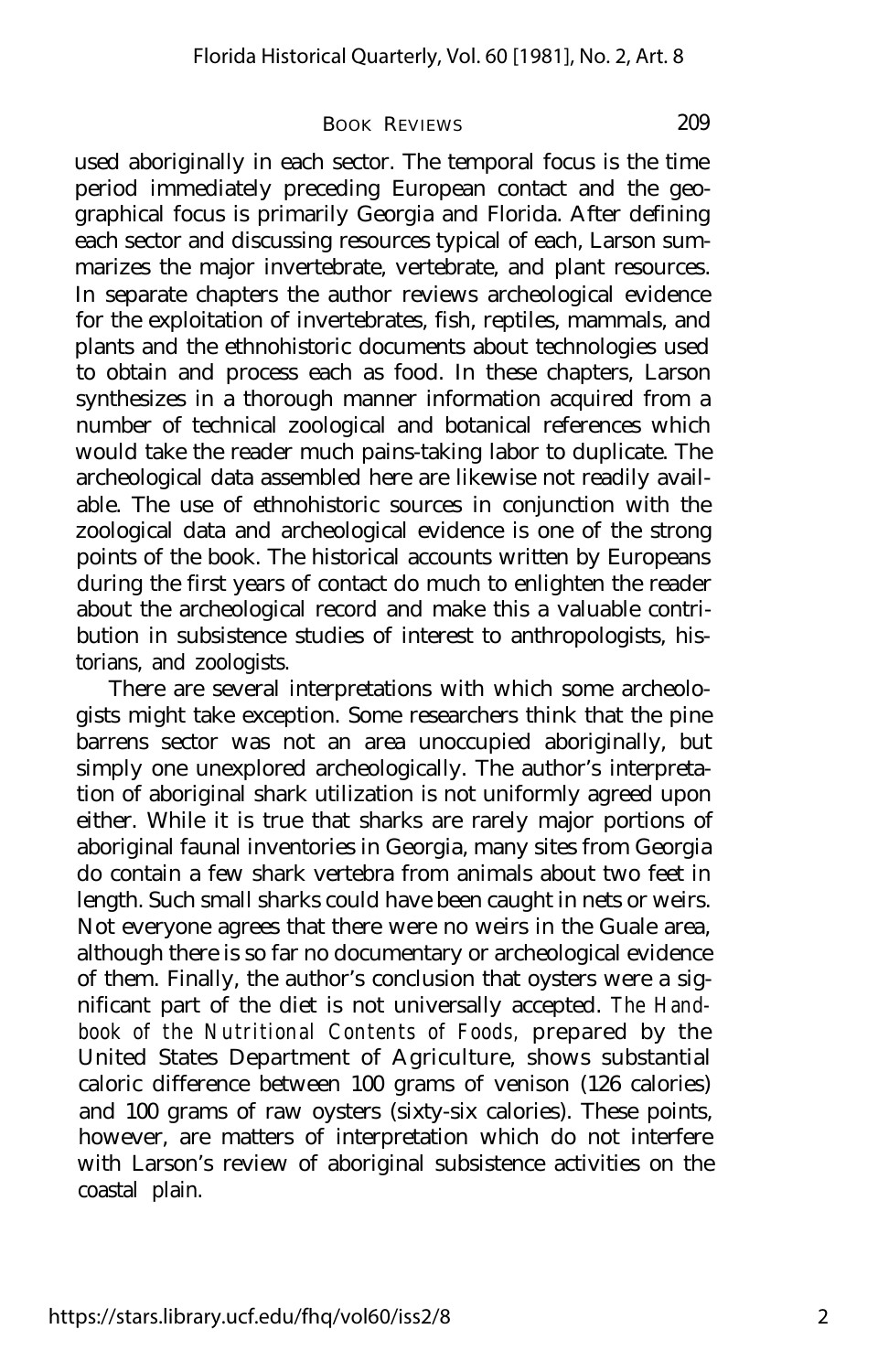As Larson points out, much more archeological work needs to be done before the questions raised by this compilation of data can be answered. Hopefully broader dissemination of this work will encourage efforts on the part of anthropologists and historians systematically to gather data on aboriginal subsistence activities during the late prehistoric and contact periods. Publication of this work brings that goal one step closer.

*University of Georgia* ELIZABETH J. REITZ

*This So Remote Frontier: The Chattahoochee Country of Alabama and Georgia.* By Mark E. Fretwell (Eufaula, AL: Historic Chattahoochee Commission, 1980, xvii, 352 pp. List of maps and illustrations, foreword, introduction, maps, illustrations, bibliography, index. \$14.95.)

Mark Fretwell, who for thirty years made his home near West Point, Georgia, and served as first president of the Chattahoochee Valley Historical Society, provides a sweeping historical account of the Chattahoochee region. Indians, some of whom never saw a white man, Spanish conquistadors and missionaries, French soldiers and traders, Anglo-American frontiersmen, Union and Confederate troops in their blue and grey, Henry Grady exalting his New South, and many others vividly appear on the pages of this book. For the most part the author little concerns himself with the twentieth century.

Fundamental geographical problems, however, bedevil this work. Mr. Fretwell never consistently defines his Chattahoochee country, though apparently he has in mind the Apalachicola River and its tributaries— the Chattahoochee and Flint rivers and the pertinent Georgia and Alabama hinterland. His justification for including the headwaters of the Alabama River (the Coosa and Tallapossa rivers) is not clear. As the reader jumps from French Fort Toulouse (near Montgomery, Alabama) to St. Augustine, to Port Royal and Charleston in coastal South Carolina, to the West Indies, and elsewhere, he must continually wonder exactly what is meant by this Chattahoochee country. When the author in his introduction refers to the Chattahoochee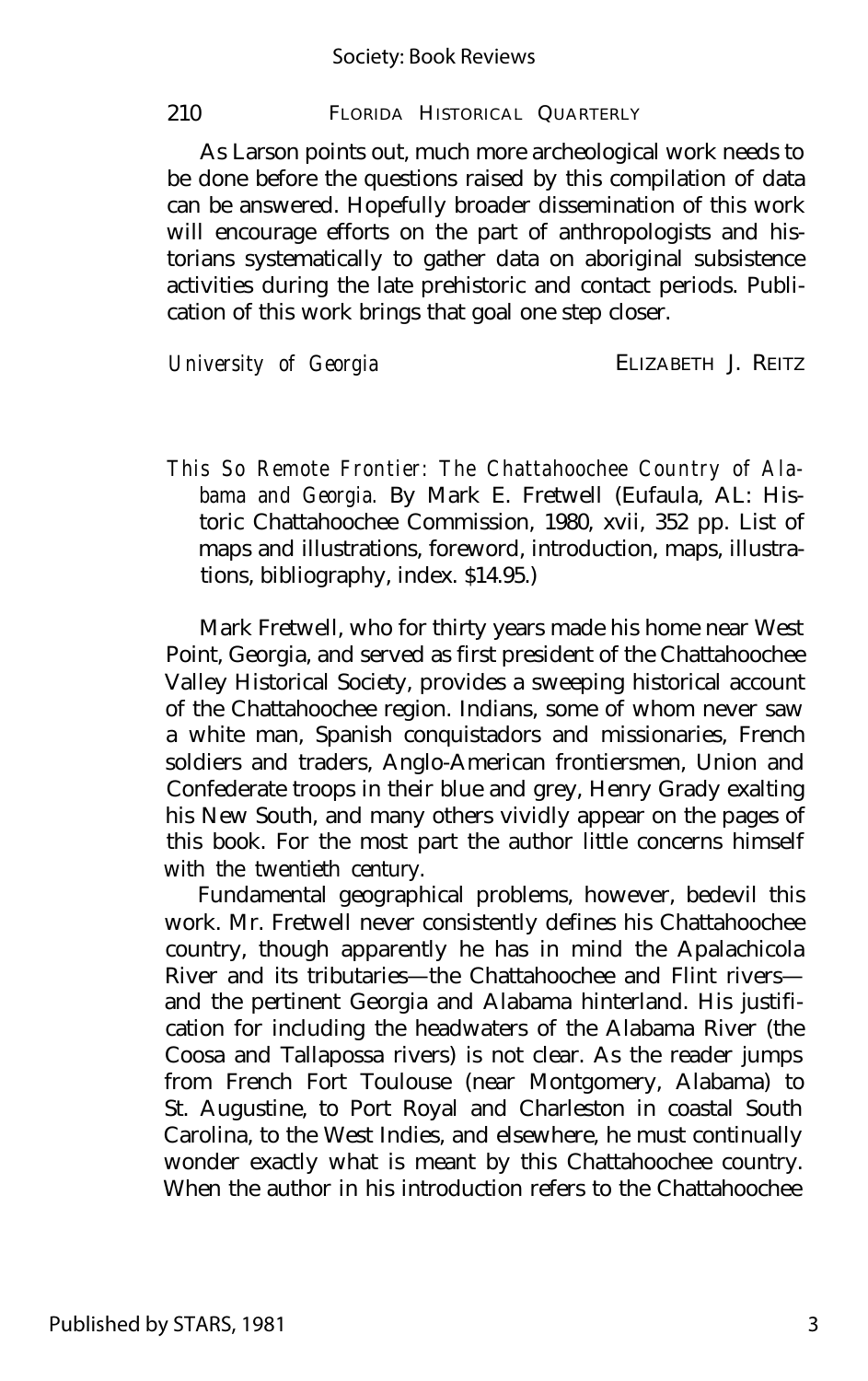River as a boundary "between the young Republic and French, Spanish, and English," the reader is entirely confounded.

Nevertheless, history rather than the author must be blamed for part of this confusion, because more often than not the Apalachicola River system sustained no political and economic cohesiveness. There were exceptions. Before white contact Indians of the Mississippian cultural tradition lived up and down the river. In the seventeenth century Spain established numerous missions in the province of Apalachee and a few farther west near the juncture of the Chattahoochee and Flint rivers. While these missions flourished, the Apalachee port of St. Marks served as a port for the entire hinterland under Spanish influence. The author describes how Indians from the Chattahoochee River came to San Luis in Apalachee and how soldiers from there built a blockhouse at Apalachicoli sixteen miles below Columbus. After the destruction of the missions in 1704, it was not until the expansion of the cotton kingdom in the black belt of the Old South that the Chattahoochee-Flint River system again enjoyed an economic unity. Steamboats, piled high with cotton bales, ploughed their way down to the Gulf, making Apalachicola the third most important port on the Gulf of Mexico, surpassed only by New Orleans and Mobile.

From DeSoto's day until western removal in Andrew Jackson's time, Indians played an important role. The strengths of this book are the author's utilization of archeological and ethnological sources, his appreciation of native culture, and his portrayal of the natives as they encountered Spaniards, Frenchmen, Englishmen, and ultimately Americans. The author's intimate knowledge of local history is apparent whether he is describing abandoned Indian villages, the site of the Spanish blockhouse at Apalachicoli, or deserted steamboat landings on the Chattahoochee. Early in the nineteenth century the Chattahoochee country was thinly populated as the Indians were being removed and the whites had not arrived in full force. Mr. Fretwell's account of how the old Indian village of Standing Peachtree on the upper Chattahoochee evolved from a trading site and frontier military post into a rail junction and ultimately into the metropolis of Atlanta is fascinating .

The author has made extensive use of secondary material and occasionally draws on primary sources with effect. In many re-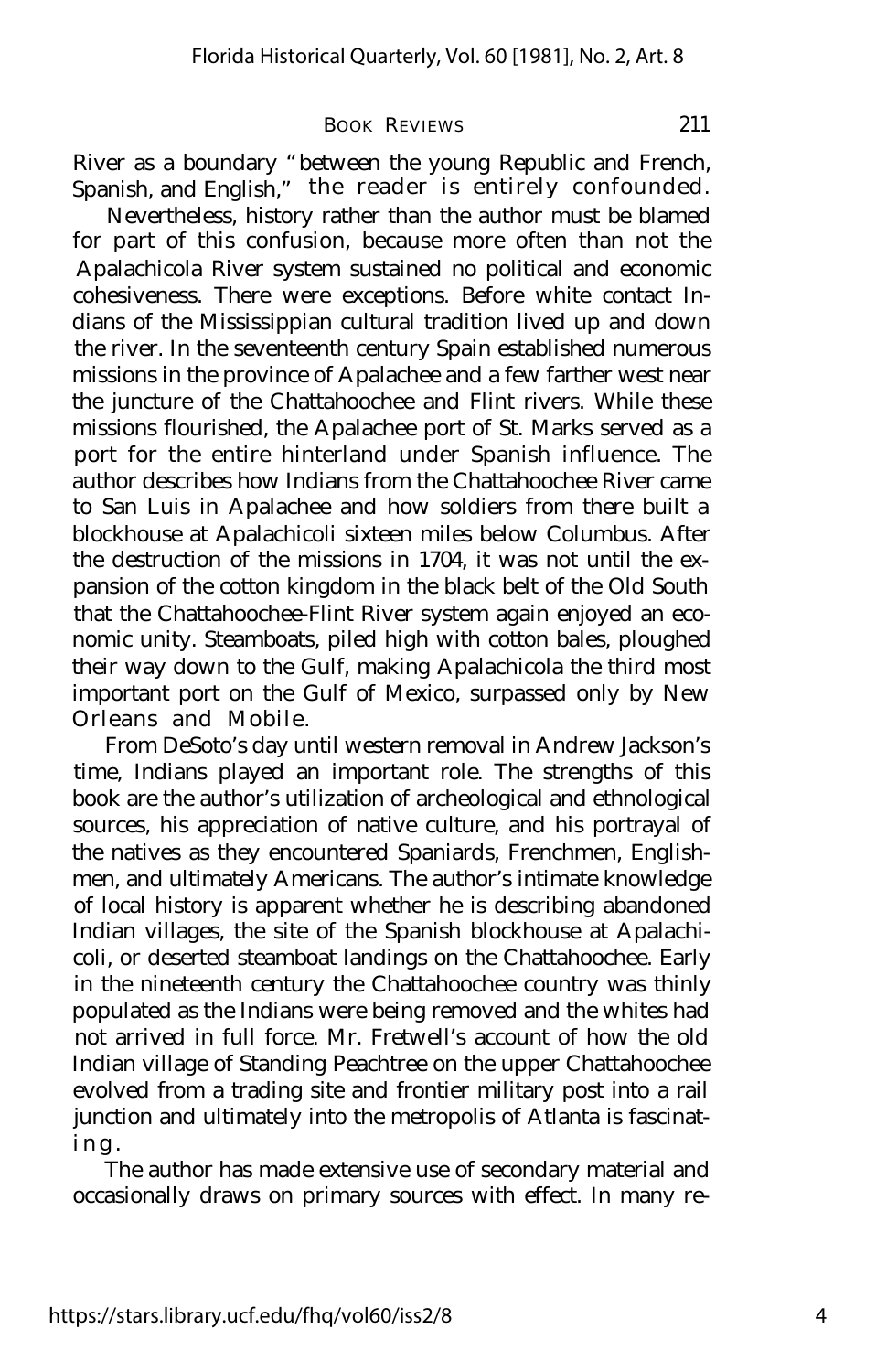spects, however, his book is frustrating because too often a scholarly, perceptive synthesis is followed by a factual error, failure to use the best secondary source, or a questionable interpretation. Nevertheless Mr. Fretwell has publicized the neglected development of this region, and the reader is in his debt for acquiring a greater appreciation and feel for the rich history of this remote frontier.

*Florida State University* J. LEITCH WRIGHT, JR.

*Prehistoric Architecture in the Eastern United States.* By William N. Morgan. (Cambridge: The MIT Press, 1980. xxxix, 197 pp. Preface, methodology, illustrations, bibliography, index. \$25.00.)

A casual glance through *Prehistoric Architecture* could leave the impression that it is simply another pretty coffee table book; the layout and production are that good. But once your guests pick up this volume and begin to read it, you will not be able to get them out of your living room until they are finished. William Morgan, the Jacksonville architect who has received many awards for his designs, including the Florida State Museum, has done it again. *Prehistoric Architecture* is a winner which breaks new ground and brings new perspectives to both architects and students of American Indians.

A twenty-five page introduction orients the reader and provides a crash course in architectural concepts and how they can be applied to the earthen mounds (and shell, in some cases) of the eastern United States aborigines. It is fascinating reading. The bulk of the book is a descriptive catalogue of eighty-two aboriginal earthwork sites. These entries are divided into three time periods, earliest to most recent (2,200-1,000 B.C., 500 B.C.- A.D. 200, and A.D. 800-1,500). The middle period contains three Florida entries, and the most recent, the period of greatest mound-building activity, contains a section on Florida with nine sites described.

For each entry, Morgan includes a brief description of the site, well referenced so that readers have the opportunity to learn more about each site. Also included for each entry is an archi-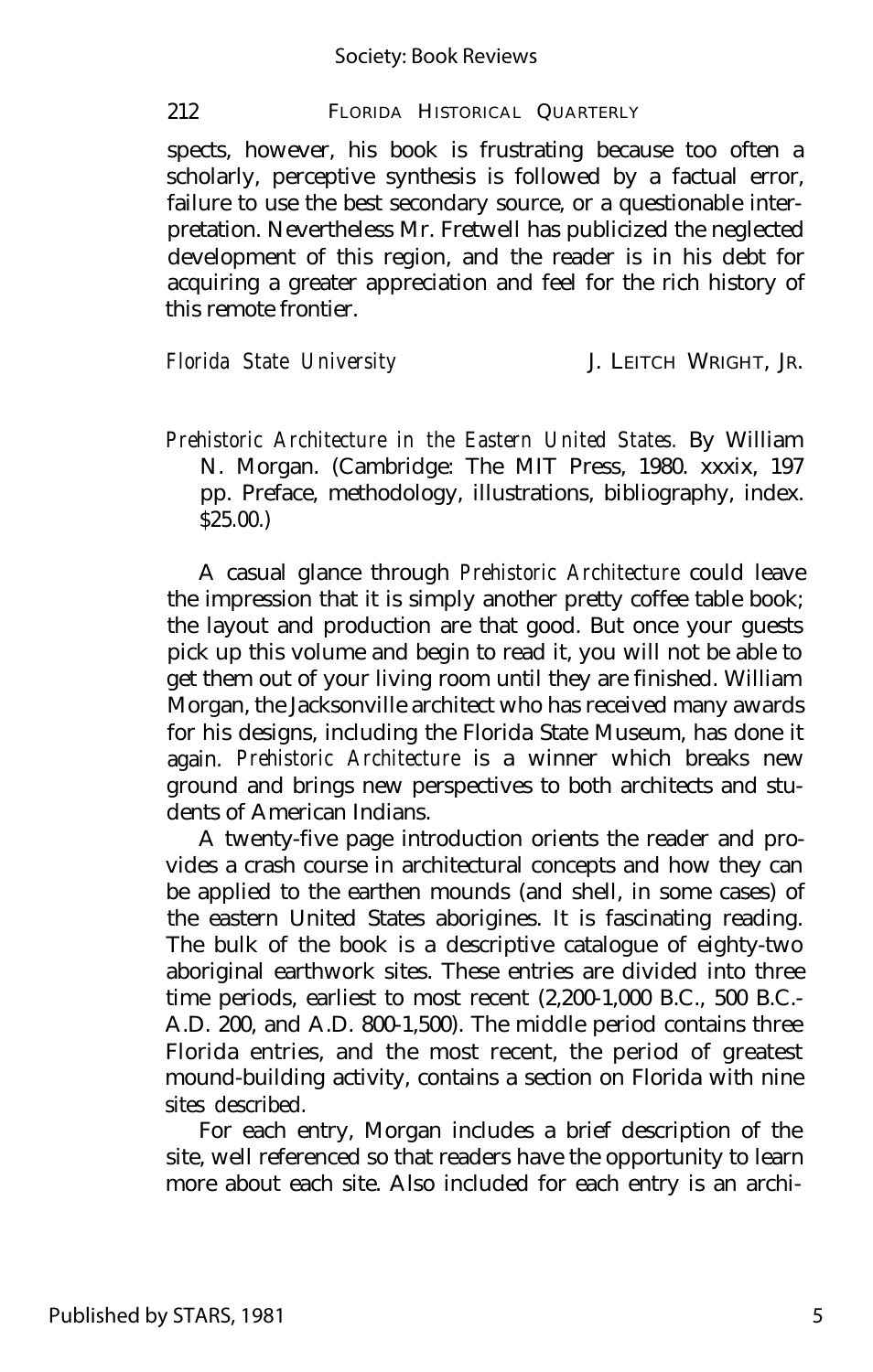tectural rendering, all drawn to the same scale and oriented in the same manner (except in a few cases where it was not feasible to do so), allowing comparisons between sites. Morgan also has included a section similarly describing and illustrating nonaboriginal sites, including Stonehenge, Acropolis, the White House, and a number of others. This adds valuable comparisons for the Indian sites which preceded. *Prehistoric Architecture* concludes with an observations section which summarizes the patterns Morgan has derived from his data.

The vast majority of the sites, including the Florida examples, have never been described or figured in popular publications. Florida readers will be amazed to learn about the architectural complexity of Big Tonys Mound near Clewiston or Big Mound City near Indiantown. Perhaps the greatest accomplishment of the volume is that it makes people aware that such sites exist in Florida and that they are worthy of preservation. William Morgan is to be commended for his excellent look at past architecture and his efforts in bringing some of those past accomplishments to help solve our present-day architectural and environmental problems.

*Florida State Museum Gainesville, Florida*

JERALD T. MILANICH

*The Spanish Crown and the Defense of the Caribbean, 1535- 1585: Precedent, Patrimonialism, and Royal Parsimony.* By Paul E. Hoffman. (Baton Rouge: Louisiana State University Press, 1980. xiv, 312 pp. Preface, illustrations, tables, maps, appendices, glossary, a note on the citation of archival sources, notes, bibliography, index. \$30.00.)

Clearly the historiography of the Caribbean area in the sixteenth century has concentrated on the role of the English, French, and Portuguese interlopers in their successful challenge to Spanish domination of the region. Historians have placed emphasis upon the activities of corsairs; discussions of Spanish deffense policies were included only to complement the activities of these foreigners.

This study by Paul Hoffman represents an important step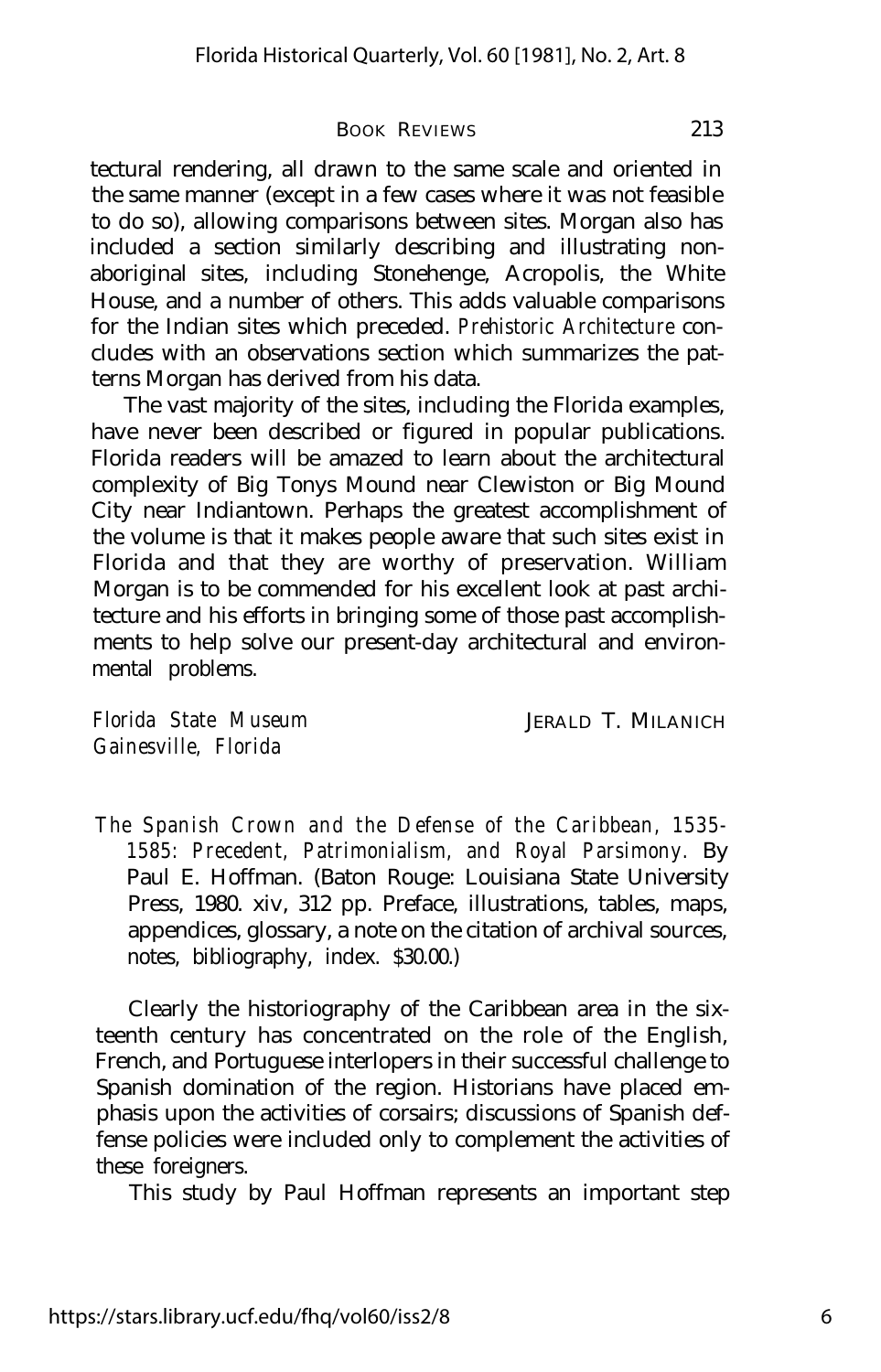towards filling this gaping hole in the historiography of Latin America, namely the Spanish as subject rather than object in the Caribbean region in the post-conquest sixteenth century.

Hoffman skillfully analyzes the evolution of royal defense policy from haphazard and disjointed reactions to corsair attacks in the 1530s and 1540s, to a more well-defined, coordinated program by the end of the century. In accomplishing this end he utilized a wide variety of primary economic data from the Archivo General de Indias in Sevilla and the Archivo General de Simancas, including official correspondence and treasury records of the Casa de Contratación and nineteen other treasuries in the Indies. Seeking to present the scholarly reader with a clear picture of patterns of change over "time, space and topical categories," Hoffman examined the complex interrelationships between geographical, technological, political, financial, and international factors that determined Spanish defense policy.

Following a clear historiographical discussion justifying the need for his work, Hoffman offers a statistical analysis of corsair activity and royal defense spending. The succeeding chapters were organized according to four distinct chronological periods in which Hoffman perceived marked changes in the crown's policy. In each of these discussions he analyzes the impact of shifts in international politics, advances in military and navigational technology, problems of royal finances, and shifts in the pattern of corsairs' attacks on royal defense policy. He traces the evolution of the crown's attempts to counteract the effect of foreign incursions through each of these periods by increasing fortifications in strategic ports, establishing coastal patrols, augmenting militia forces, and evolving from a policy of privately financed trans-Atlantic shipping to a formal royal *flota* system by the end of the century. A clear picture emerges of a besieged Spanish government constantly placed in the position of desperately formulating policy on an ad-hoc basis in response to a barrage of external attacks.

Hoffman provides his readers with elaborate explanations of his quantitative methodology both in his introductory chapter and in a separate appendix. Not only does he clearly discuss what he did and how he did it, but, much to his credit, he takes great pains to explain what could *not* properly be quantified or analyzed in a statistical manner. He also cites a problem very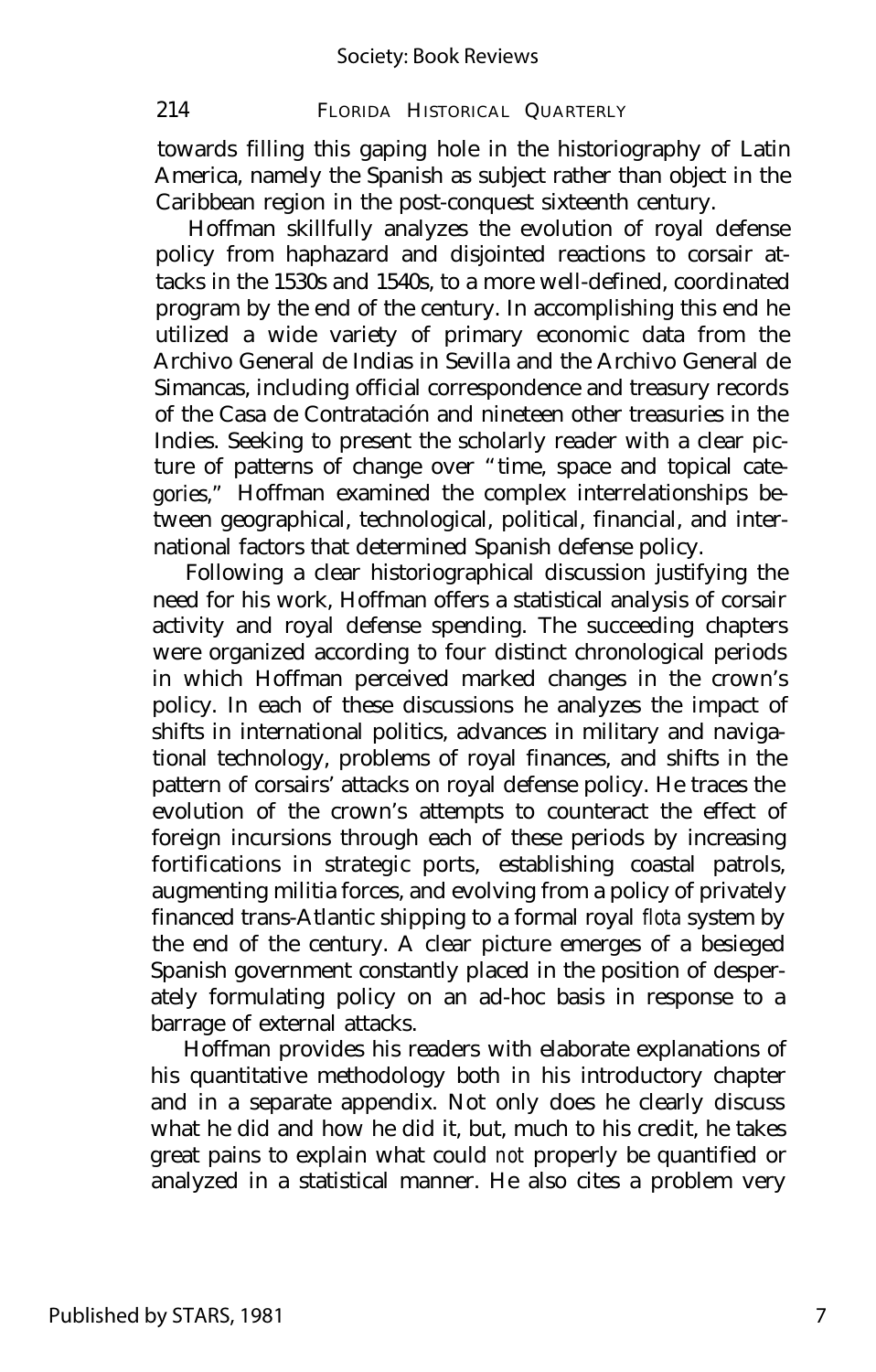common to those who attempt to use quantification in colonial Latin American history: the inconsistency of data and the difficulty of handling large amounts of missing data. By advising his readers of the tentative nature of his findings Hoffman displays a sensitivity rarely found among quantitative historians. Perhaps Hoffman goes into a bit too much detail in his methodological discussion. Information surrounding the data preparation, such as the size of the forms utilized, geographical codes, and the number of columns used to record treasury payments (pp. 252-53) do not seem of sufficient instructional value to the reader to have merited inclusion.

While Hoffman examined a wide variety of official treasury records from Sevilla and Simancas and synthesized them well, one might wonder if other sources of documentation— principally local archives in the Caribbean— might have revealed even more insights into the implementation of royal defense policy. Also, the Holy Office of the Inquisition was used as part of the overall defense policy by the crown, particularly after the establishment of the Tribunal of Mexico in 1572, to combat French and English Protestant corsairs. Although Hoffman briefly alluded to the question of heresy (p. 111), an elaboration of this issue would have been enlightening.

Despite these minor observations, Hoffman's work serves to fill an important void in Caribbean history, and it stands as a valuable contribution to the historiography of colonial Latin America.

*Heritage Conservation and Recreation Service Albuquerque, New Mexico*

STANLEY M. HORDES

*Firearms in Colonial America: The Impact on History and Technology, 1492-1792.* By M. L. Brown. (Washington, D.C.: Smithsonian Institution Press, 1980. xiv, 448 pp. Foreword, preface, photos, maps, illustrations, appendices, bibliography, acknowledgments, index. \$45.00.)

M. L. Brown set out to write an accurate "techonomic" (i.e., technological and economic) history of firearms and people.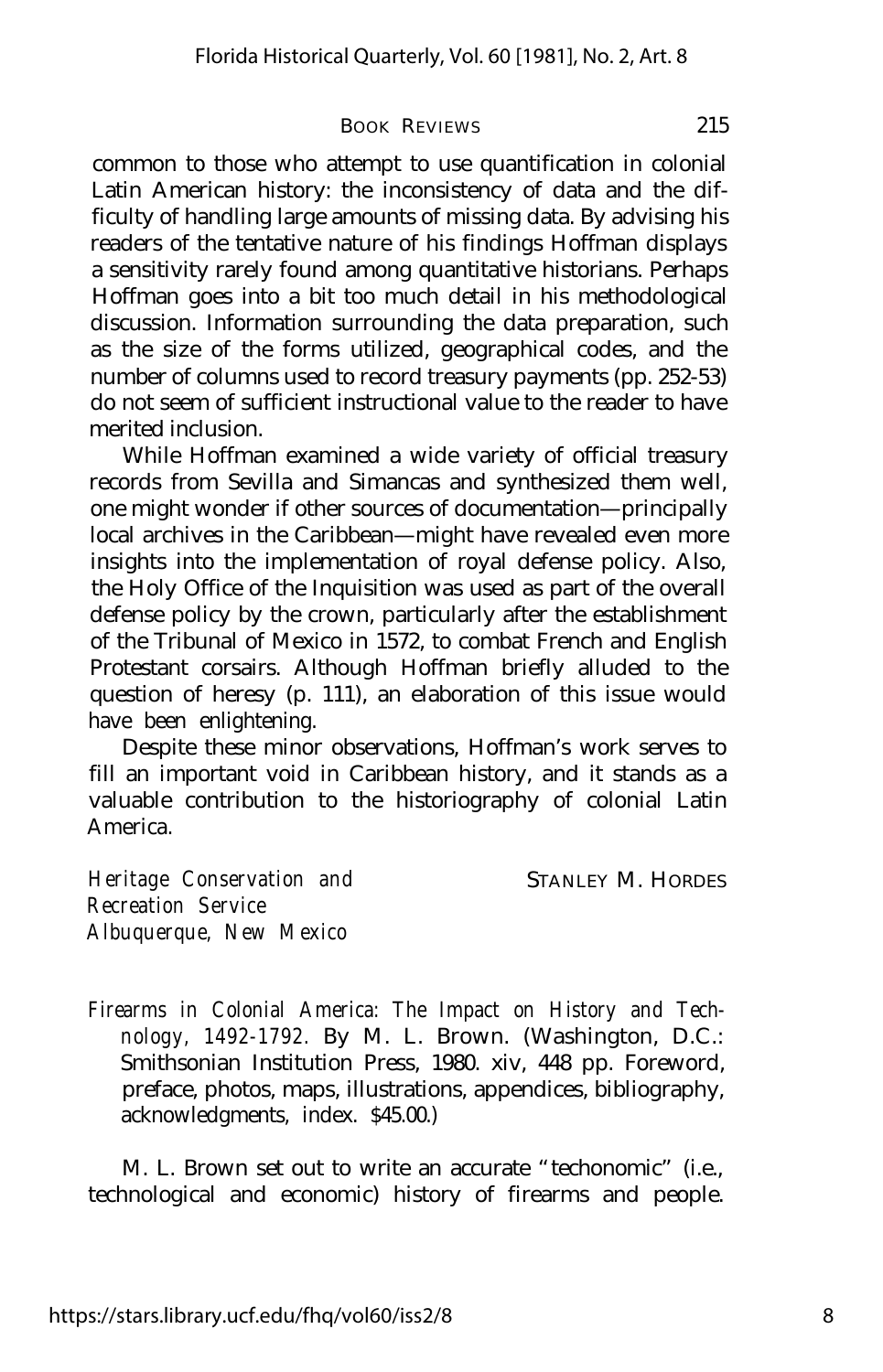Given the 300-year variety of arms produced by the European powers, and the contrasts in human and material resources, the subject might seem impossibly complex. But with meticulous research, a logical outline, careful writing, and a fine selection of graphics, Brown has created a reference work that minutely describes firearm and materiel types of the period, and it makes very good reading indeed. There is much more to the book than the title suggests. The author includes all that goes along with firearms: materials, tools and techniques, powder and shot making, accouterments, and much more. The craftsmen innovators— Italian, Spanish, French, German, Dutch, Swiss, Swedish, English, Scottish, American, and others— all receive their due.

Chapter one introduces primitive metallurgy, gunpowder, and the invention of hand cannon and matchlocks. The second brings firearms to the Americas with Columbus and documents weapons used in Florida to 1600. The next four relate to the seventeenth and eighteenth centuries, and the following pair deal with the period of the American Revolution. The final chapter is on United States weaponry to 1792. Within each chapter, Brown sketches the history backgrounds and deals separately and specifically with each colonial power, not neglecting the roles of the Indian nations. His topical organization displays the national weaponries in parallel and permits ready comparison. Statistical appendices include arms inventories which, upon the foundation of technical description that dominates the book, will have new significance for many historians. There is a long list of patriot armsmakers, and an exceptionally detailed, twenty-seven page index.

Except for such works as those of Lavin, Brinckerhoff, and Chamberlain, Spanish firearms in America have had small attention from English-writing authors. Four of Brown's chapters deal in good part with Spain and her northerly colonies, from Florida to the southwest. Probably the first gunpowder weapons to reach Florida were the ship's cannon of Ponce de León. At Pensacola in the sixteenth century, at French Charlesfort and Fort Caroline, St. Augustine, Santa Elena, and the early shortlived outposts in southern Florida and in the Guale (Georgia) country, matchlock arquebuses were a significant part of the weaponry. A heavier weapon, the matchlock musket, came into Florida service no later than 1573. By the end of the 1500s this gun was the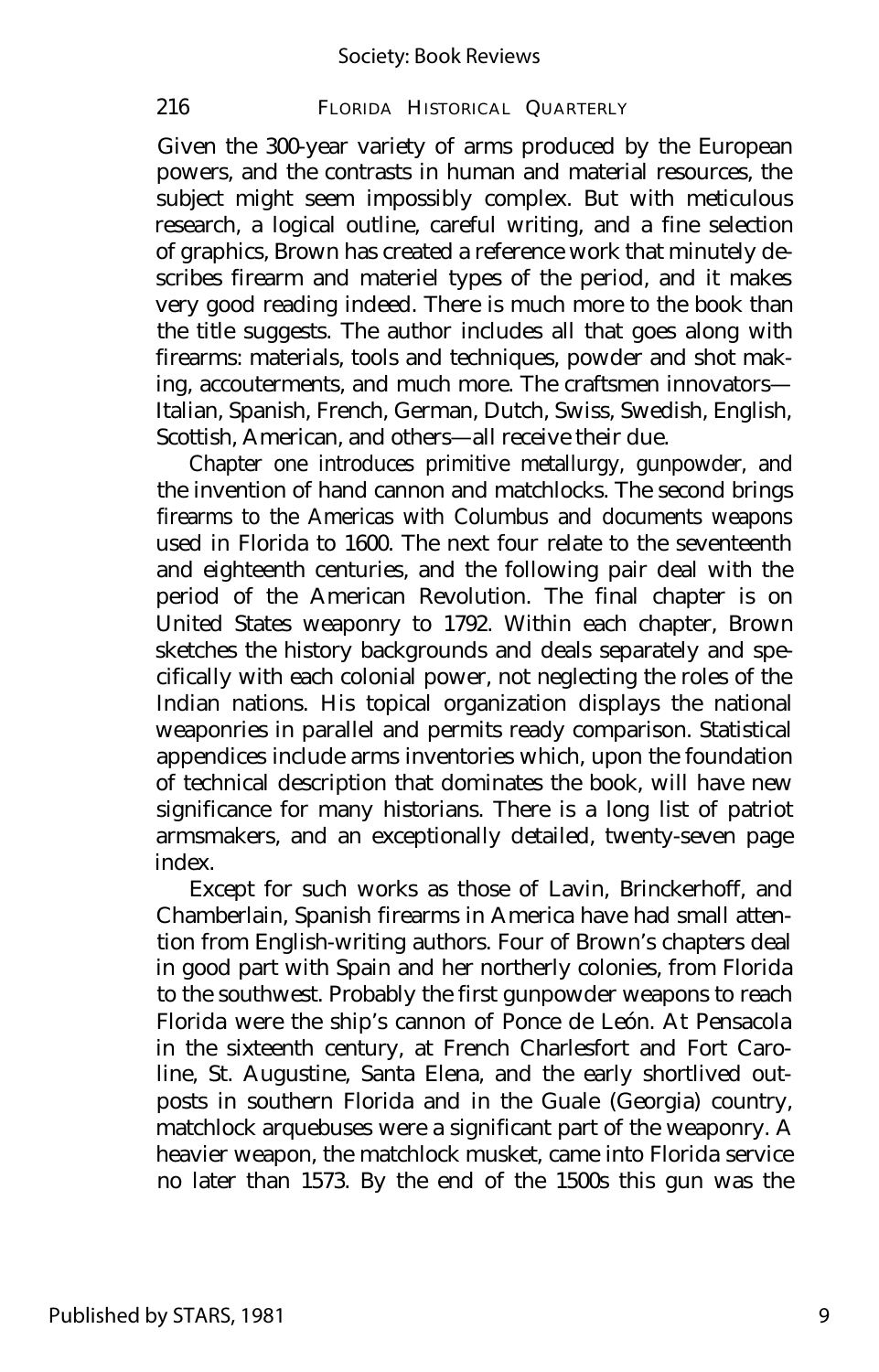principal long arm in Spain's arsenal, and it remained so for some 200 years— long after most other powers had opted for flintlocks. The lag seriously disadvantaged Florida's military. An example is the night at St. Augustine in 1668, when the glowing matches of the defenders betrayed their positions to flintlock-armed pirates.

Other ignition types came slowly to Florida. In 1680 a shipment from Spain brought seventy-five Biscayan carbines, which Brown believes to have been the first martial wheel locks introduced into this province. Ten were issued to mounted infantry, and sixteen were stored in the St. Augustine armory, but the rest were unserviceable due to rust and termite-ridden stocks. For the later resettlement of Pensacola, there was a good percentage of flintlocks, including fifty pairs of pistols. But in the English-led Indian raids into Florida of the early 1700s, the invaders had flintlock muskets while the Spaniards still used matchlocks, but even these were in short supply. At the siege of St. Augustine, almost forty per cent of the defenders carried pikes. After 1702, however, the number of flintlocks in the Florida garrison gradually increased.

This handsome and well-illustrated volume is a boon for buffs, curators, and insatiably curious archeologists— and perhaps even Florida Historical Vol. LX, No. 2, Oct., 1981 13945 for desk-bound historians. Brown in writing the book, and the Smithsonian in publishing it, have served American historiography well.

**St. Augustine ALBERT MANUCY** 

*The Papers of John C. Calhoun, Volume XIII, 1835-1837.* Edited by Clyde N. Wilson. (Columbia, S. C.: University of South Carolina Press, 1980. xxii, 681 pp., Preface, introduction, symbols, bibliography, index. \$27.50.)

This latest well-edited and indexed volume of Calhoun papers covers two years of his service in the United States Senate in the last months of Andrew Jackson's presidency and the first months of that of Martin Van Buren. During this time he turned from a defender of slavery as a necessary evil to defending it as a posi-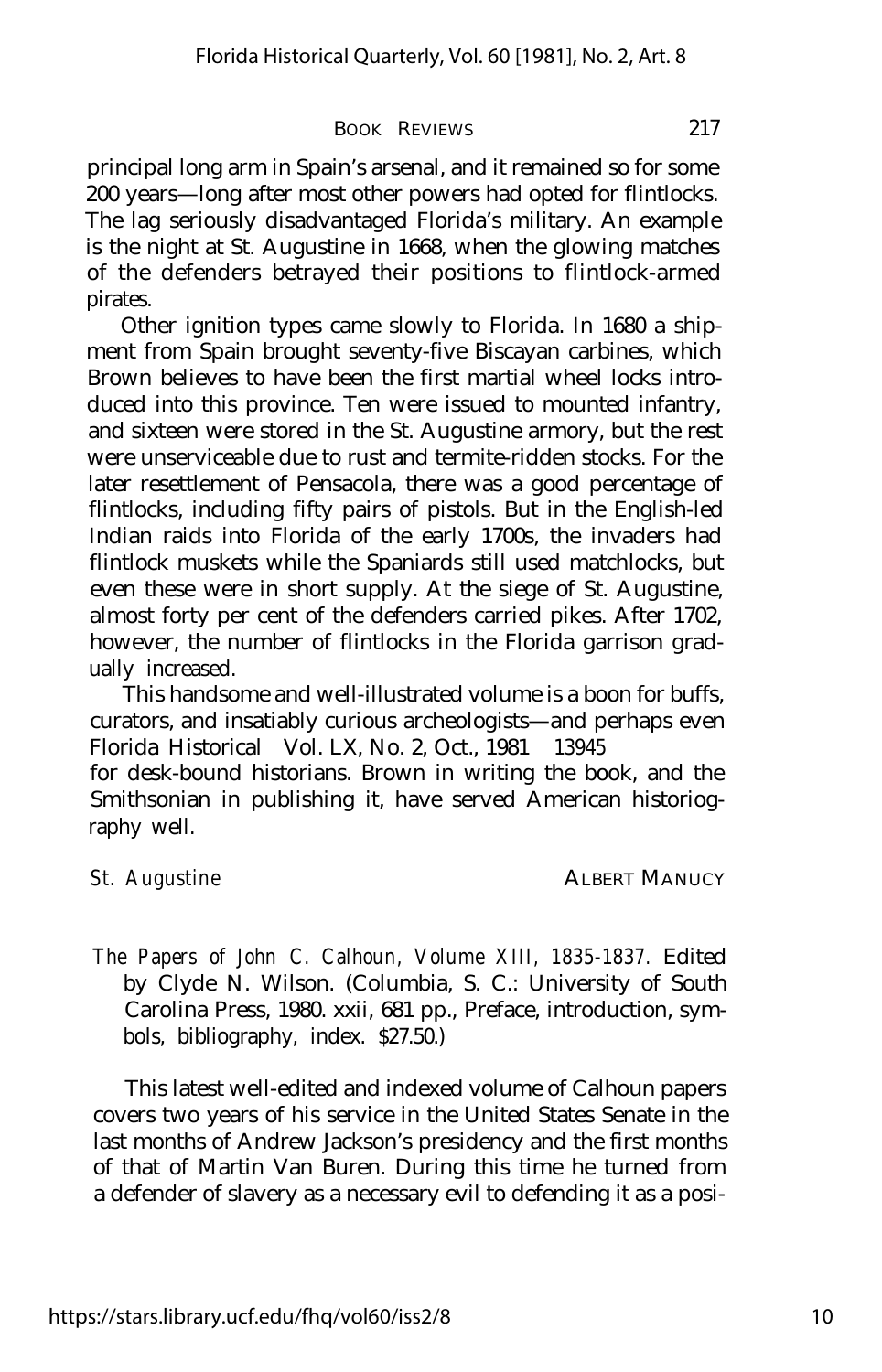tive good. From his earlier stance as a broad construction nationalist, here Calhoun is well down the road to strict construction sectionalism.

Though he collaborated with Whigs in the final months of the Jackson term and moved back toward Democrats during Van Buren's days, he saw himself as standing aloof from national parties, seeking to guide the South toward a role as balance wheel of the Union. His deadly fear of abolitionism emerges in these pages, buttressing his conviction that there could be no temporizing with it. Calhoun saw the Union as a bargain between gentlemen and believed that abolition was destructive of this confederation of patriarchs. To destroy slavery would be to destroy these patriarchal communities.

Except for his preoccupation with abolition and what he termed the "corruption" of politics, his concerns were narrowly focused in this period on his plantation, the promotion of a Charleston-Louisville railroad, and various nit-picking legislative concerns, e.g., opposing the government purchase of Madison's constitutional convention notes, opposing railroad mail contracts as tending to corrupt the Post Office, and worrying about treasury surpluses as corrupting in their tendency. The editor maintains that Calhoun's continuing appeal and importance lie in his concern for the moral consequences of public measures, but his blindness to the immorality of a slave society and his narrow conceptions of liberty and honor as restricted to his elite "gentleman" class make his moral concerns, in retrospect, narrow indeed.

Florida history scholars will find no primary sources here for their researches. The Second Seminole War, the most important event of the day to Floridians, was dismissed by Calhoun as not even "interrupting the peace of the Union." He opposed enlarging the army, telling the Senate that we were at peace with all the Indians "save a little branch of the Creeks [the Seminoles]." What problems existed with the Indians were laid at the feet of a corrupt Jackson administration. Treatment of the Indians by faithless federal agents and land speculators had "fixed a stain on human nature." Calhoun reproved the Senate, "Send them fit agents and you will hear no more of Indian Wars."

This series of publications is made possible by a grant from the National Historical Publications and Records Commission. The volume lives up to the high standards previously set by the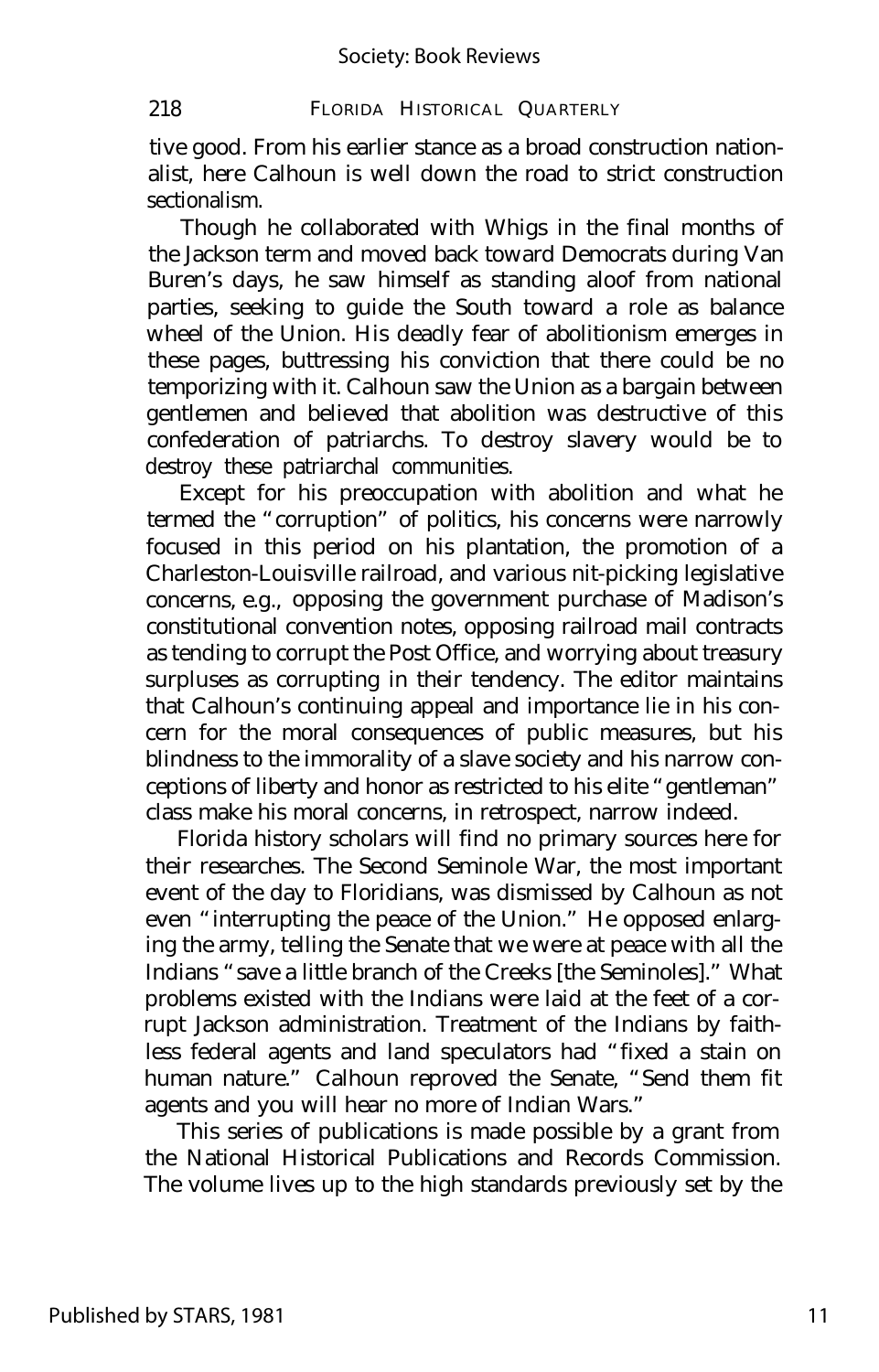editor and the University of South Carolina Press. Unhappily, if the budget proposal of the present federal administration is adopted, all funds for the NHPRC will be eliminated and there may be no more of these volumes.

*University of Florida* HERBERT J. DOHERTY, JR.

*Jefferson Davis Gets His Citizenship Back.* By Robert Penn Warren. (Lexington, Kentucky: The University Press of Kentucky, 1980. 144 pp. \$8.75.)

"The man and the hour have met," declaimed William Lowndes Yancey, when he introduced the newly-elected president of the Confederacy from the steps of the Exchange Hotel in Montgomery, Alabama, on February 17, 1861. The man was Jefferson Davis, "now past fifty, erect but . . . gaunt-cheeked, blind in one eye, racked by murderous neuralgia, certainly neurotic in some undiagnosable way [perhaps struggling from an inner struggle of values], given to irritability that could break through his iron mask of will." So Robert Penn Warren describes the man who was to lead the ill-fated Confederacy to a bloody defeat in the spring of 1865 that yet brought to it more honor and glory than even victory would have gained. With those words, too, the flamboyant Yancy sounded a knell of physical suffering and mental anguish for the man he sought to honor, plus a list of indignities in capture and imprisonment fully as heinous as those for which we lashed out at the Iranians for their treatment of the American hostages.

If any one of us would doubt this deplorable fact, let him read this compassionate, philosophical, and utterly delightful essay by one of America's most accomplished poets, novelists, and biographers. Much more than in the case of William Lowndes Yancey's introduction of Jefferson Davis, the decision of Robert Penn Warren to write this biographical essay on the act of the United States Congress in restoring citizenship to a nobly tragic leader of a lost cause and its enactment into law on October 17, 1978, by the signature of President Carter, was indeed a meeting, however belatedly, of the man and the literary hour.

When introducing before Congress the resolution restoring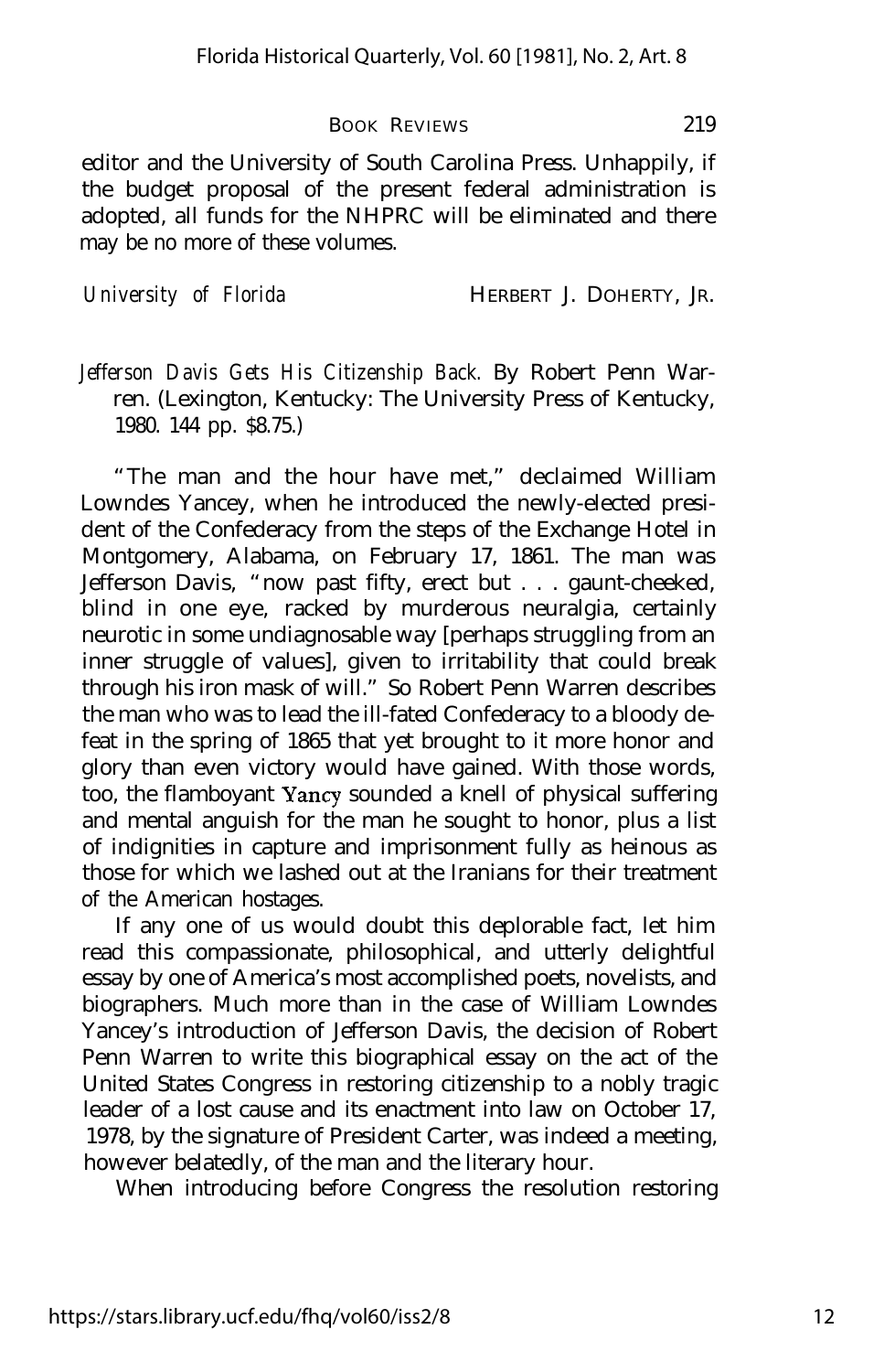citizenship to Jefferson Davis, Senator Mark Hatfield quoted the words of Chief Justice Salmon P. Chase, spoken at the height of the surge of Union anger after the Civil War: "If you bring these leaders to trial, it will condemn the North, for by the Constitution, secession is not rebellion." And in his own memoirs, Davis stated his purpose: to "keep the memory of our Southern heroes green, for they belong not to us alone; they belong to the whole country; they belong to America." To which Senator Hatfield added: "I seek to keep his memory green and to restore to him the rights due an outstanding American."

Robert Penn Warren's essay is much more than simply a celebration of the restoration of citizenship to Jefferson Davis; it is also a capsule biography of a man who, for all the faults of the cause he headed and of himself as its leader, had served his nation well. A hero during the Mexican War, a United States senator, and secretary of war under President Franklin Pierce, Davis was only reluctantly swept along by the tide of secession. In resigning from the Senate, he proclaimed, "If I thought that Mississippi was acting without sufficient provocation [in seceding] . . . I should still . . . because of my allegiance to the state of which I am a citizen, have been bound by her action." Warren reminds us that "Many men, most notably Robert E. Lee, staked their lives and their sacred honor on this point." This is a pertinent reminder, indeed, in this day of declining pride in our nation and its heritage.

The mark of the philosopher and poet can be found on every page of this charming little book, but never more so than in the author's description of the local celebrations of the event it commemorates, starting on May 31, 1979, in Todd County, Kentucky, where Jefferson Davis was born. Here is a bucolic and reverent picture of America's heart, the small town and its people, its celebrations and its sorrows, its heroes— with or without statues in the town square— its pulsing life, even in death and the monuments marking the inexorable passage of time and history. Only a great writer could capture this life and these moments. Thornton Wilder did it beautifully for the theater with *Our Town.* Robert Penn Warren has done it just as effectively in *Jefferson Davis Gets His Citizenship Back.*

*Jacksonville, Florida* FRANK G. SLAUGHTER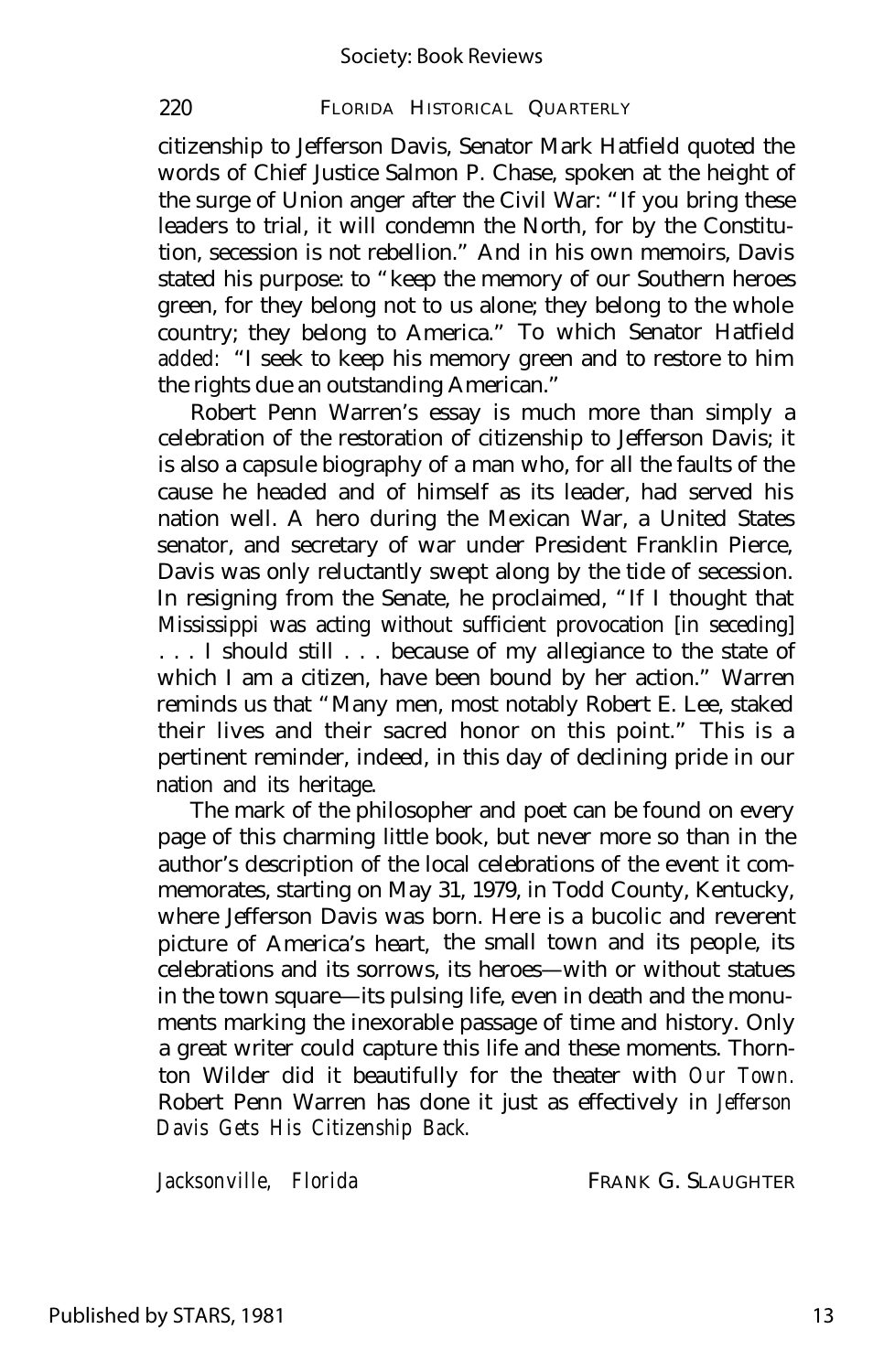*The Imperilled Union: Essays on the Background of the Civil War.* By Kenneth M. Stampp. (New York: Oxford University Press, 1980. xv, 320 pp. Preface, notes, index. \$15.95.)

Recently someone estimated that an average of one book a week has been written about the Civil War since 1865. One hundred sixteen years have passed since Lee surrendered to Grant at Appomatox; one would think that the American public would at long last be tiring of studies dealing with the sectional conflict. Evidently not so, or Oxford Press would not be publishing this series of essays by Professor Stampp.

The titles of the eight essays are as follows: (1) The Concept of a Perpetual Union; (2) Rebels and Sambos: The Search for the Negro's Personality in Slavery; (3) *Time on the Cross:* A Humanistic Persepective; (4) Race, Slavery, and the Republican Party of the 1850s; (5) The Republican National Convention of 1860; (6) Lincoln and the Secession Crisis; (7) The Irrepressible Conflict; (8) The Southern Road to Appomatox. Six of them have been previously published, and one was delivered as a public lecture. All but two, according to the author, have been extensively revised and rewritten. Only "The Irrepressible Conflict," which readers will probably find the most provocative, is entirely new.

Stampp's justification for presenting this volume is that after many years of research, writing, teaching, and reading the works of other scholars, he has changed his mind on many of his original opinions. As a student he completely accepted Charles A. Beard's thesis about the causes of the Civil War, but now discards it. This reviewer went, through an identical process over the same span of years.

Obviously, trying to review this volume is like trying to evaluate eight separate books; each essay is so full of meat. They should be read one at a time, at least a week apart. They are tersely written, analytical, and extensively historiographical. Stampp gives full credit to dozens of other scholars, notably to C. Vann Woodward and the late David Potter. Stampp supports Seward who believed that the conflict was indeed irrepressible; though "I do not accept the conclusions of the economic determinists, or of the school known as revisionist, of those who stress profound cultural and ideological differences between North and South,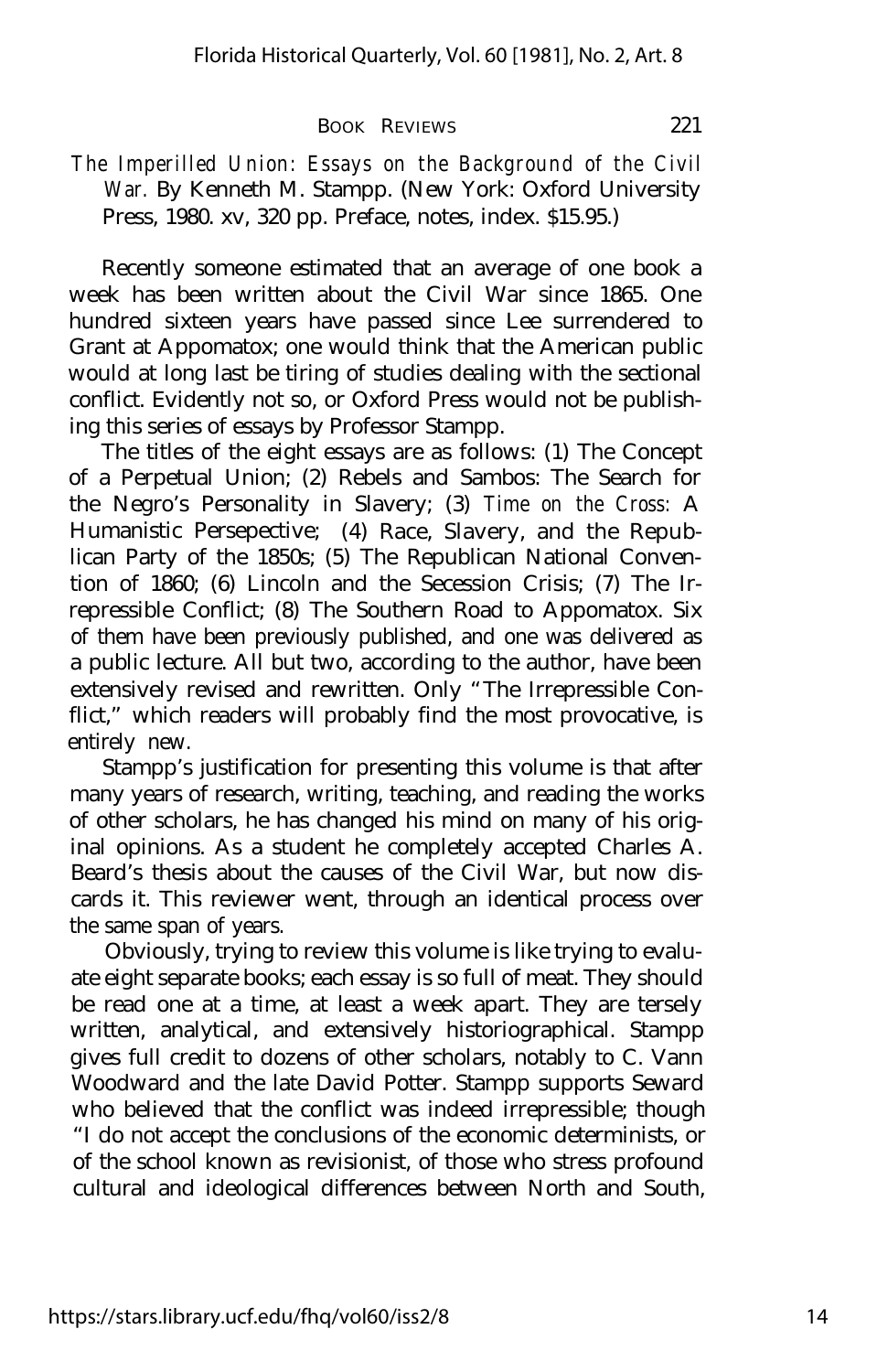my interpretation is in part a synthesis of other strains of thought about the causes of the Civil War." He also contends that the South lost because many of its citizens did not have the will to win the war, and they accepted military defeat as a means of freeing the South from the burden of slavery and of restoring their section to the Union.

It is not enough to confine our attention to developments in the United States in the 1850s. The conflict must be placed in a much longer time and world perspective. When the colonies won their independence in 1783, many Europeans expected that three nations would be formed: New England, the Middle States, and the South. Somehow the Founding Fathers at Philadelphia four years later prevented that from happening and one nation arose. But when the Spanish colonies in Central and South American won their independence early in the nineteenth century, a number of different nations were created.

In view of the size and the rapid expansion of the new United States of America, it might have seemed likely that at some time a disgruntled section might attempt secession from the Union. The West considered it in the 1790s when the Federalist administrations failed to obtain from Spain the "right of deposit" at New Orleans. Certainly many of the delegates at the Hartford Convention in New England in 1814 favored this action. Finally in 1861 eleven of the slave states did secede, but their northern brethren refused to allow their "erring sisters to depart in peace."

*Tulane University* GERALD M. CAPERS

*Soldiers of Light and Love: Northern Teachers and Georgia Blacks, 1865-1873.* By Jacqueline Jones. (Chapel Hill: University of North Carolina Press, 1980. xiii, 273 pp. Acknowledgments, appendices, notes, bibliography, index. \$17.50.)

This thoughtful and sensitive study of black education during Reconstruction describes "the aspirations, struggles, achievements, and missed opportunities" of the "gentle 'soldiers' who went south as teachers armed only with the weapons of romantic reform." The teachers' experiences illustrate both the "strength

Published by STARS, 1981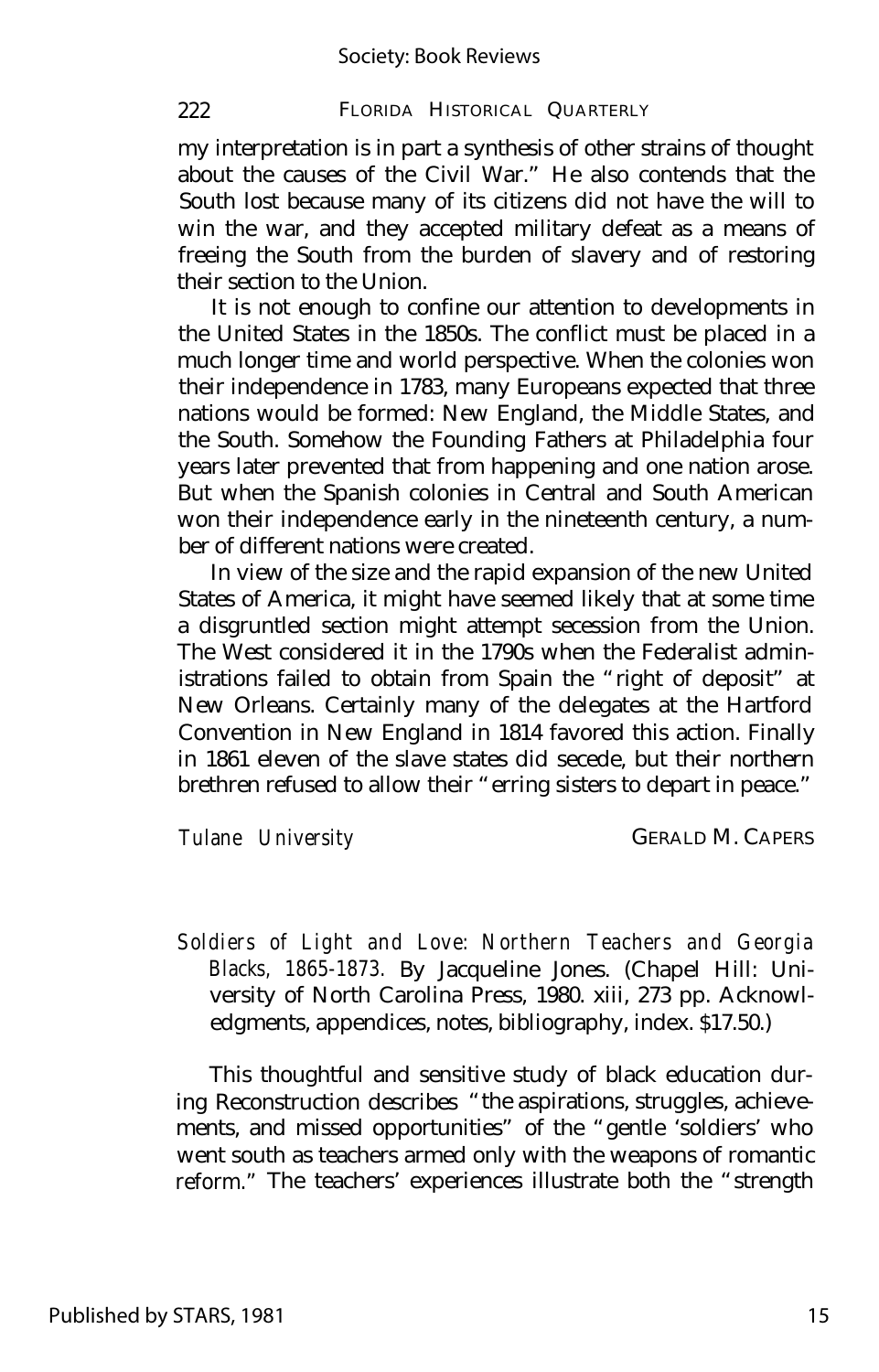of the neo-abolitionists impulse" and the "limits of liberal reform."

The "typical" teacher in a freedmen's school in Georgia was a young, white, well-educated female. She already had commonschool teaching experience and probably lived in a small town or rural area. She came from the literate "self-conscious protestant middle class, the group primarily responsible for the creation and support of evangelical reform movements in the antebellum period." Most of these women were financially secure and going south meant a sacrifice in money as well as personal comfort. They were motivated by a concern for blacks, religious fervor, restlessness, desire for adventure, and a wish to "do good." They believed that they "had both the duty and the ability to rectify certain moral and institutional evils." Moreover, their sacrifice corresponded with the ninetenth century call for self-abnegation of women.

These teachers attempted to transplant the goals and methods of the northern common school to southern soil. They intended to teach literacy and prepare students for work, and life. They assumed that teachers should supplement the family in citizenship training and moral instruction. Their long-range purpose "was the intellectual and moral growth of responsible individuals who recognized their duty to God, country, and family." They wished to transform Georgia freedmen into black yankees.

Although blacks eagerly sought education, the yankee teacherblack relationship was often filled with tension. While most teachers talked about racial equality, the rhetoric "proved difficult to match with deeds." Even more obvious than racial prejudice was the cultural conflict between northern teachers and blacks. The former had little understanding of or appreciation for black culture. They were offended by the freedmen's religion. Former slaves were "fiery glad" in their religion while most teachers advocated quiet, somber services. No matter how radical their views, Northerners generally failed to understand the blacks' desire to control their own lives as much as possible. Many blacks wanted at least some freedom from all whites, paternalistic teachers as well as former slaveholders. Teachers were both hurt and angered when blacks wished to control their own schools. They were stunned by evidences of black racial exclusivity. As a result of these misunderstandings the teachers, "sometimes worked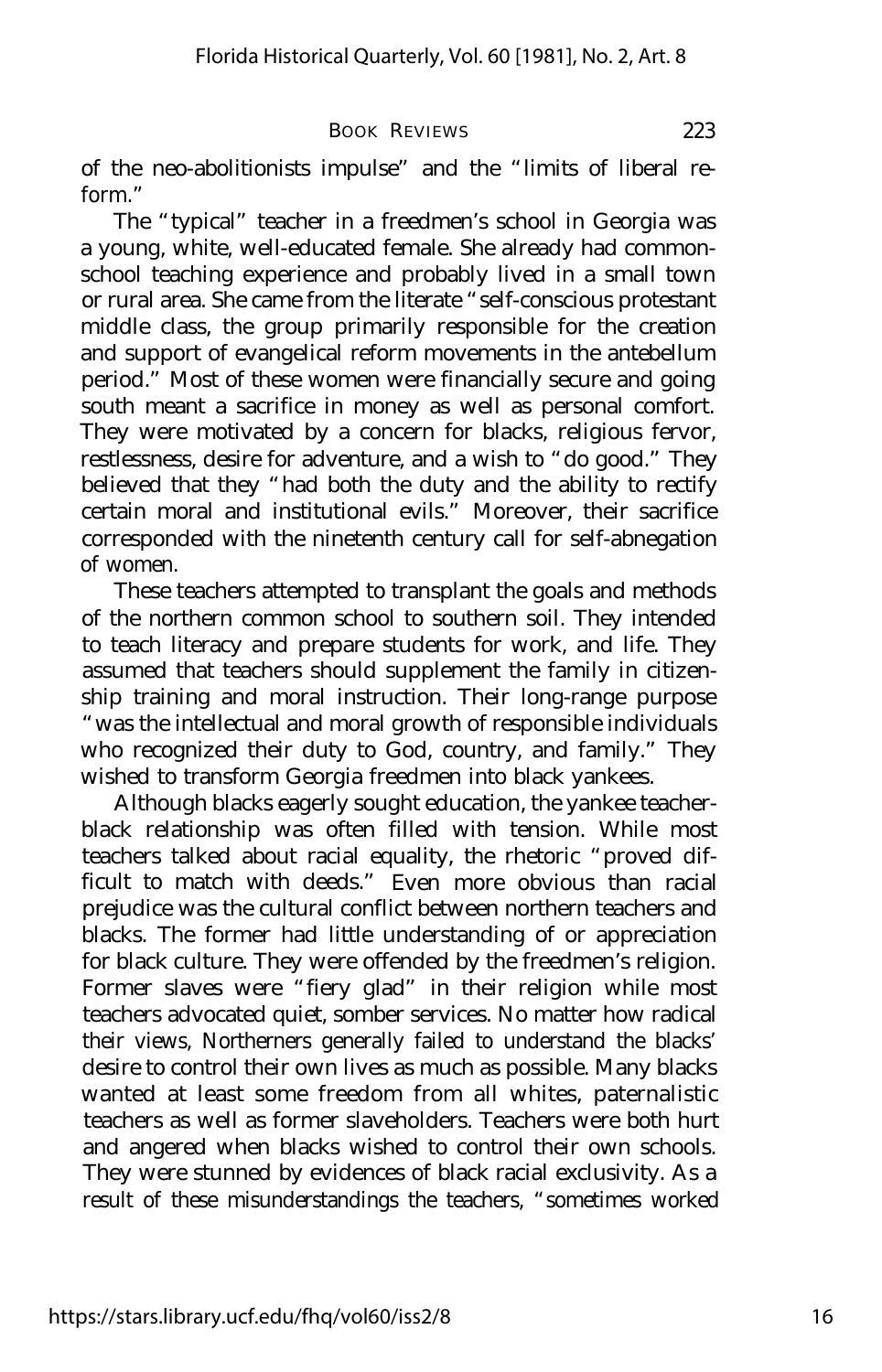at cross-purposes" with blacks. The teachers assisted, made possible the impossible, provided food, clothing, sympathy and training. But most of them could not understand the black desire for independence.

Professor Jones claims to be ambivalent in her assessment of the common schools for freedmen, yet she obviously considers them failures. She suggests that the effort was too limited to be of value and that yankee views were not especially relevant to black needs. What type of education would have been more relevant and whether the schools would have been beneficial to blacks had they lasted longer and reached a larger number of pupils are questions that remain unanswered.

Professor Jones has written a sensitive, judicious account of the dedicated, courageous, and well-meaning, if sometimes shortsighted, missionary teachers who went to Georgia after the Civil War. In the process she has vividly illuminated the enormity of their tasks and the complexity of the period. Unfortunately, as the yankee teachers discovered, good intentions do not always bring positive results.

*Florida State University* JOE M. RICHARDSON

*Northern Schools, Southern Blacks, and Reconstruction: Freedmen's Education, 1862-1875.* By Ronald E. Butchart. (Westport, Connecticut, and London: Greenwood Press, 1980. xiv, 309 pp. Acknowledgements, tables and figures, preface, notes, selected bibliography, index. \$25.00.)

Much hard work and sound scholarship has gone into the writing of this book. The author says he spent seven years on it. The bibliography is perhaps absolutely complete— I don't know anything at all that should have been included and is not. The text presents a wealth of factual information, names, agencies, events, relationships, dates, and places. Yet the reader is not overwhelmed with facts; they are so well organized, and the book is so well written, that the author's argument is easy to follow and to understand.

The book describes the efforts of freedmen's aid societies to provide schools and schooling for the recently-freed blacks during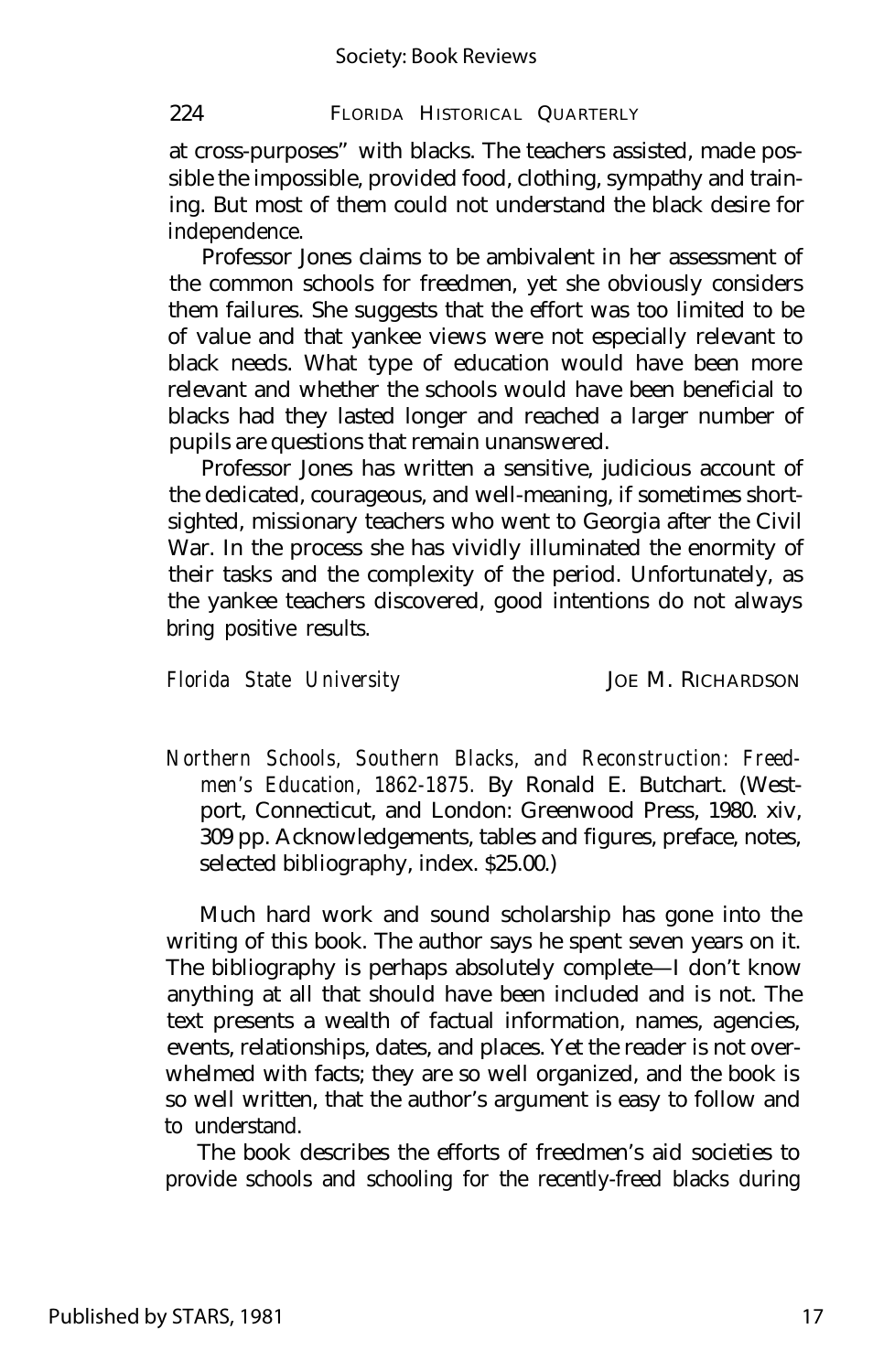Reconstruction. Dr. Butchart lists twenty-four secular and thirtytwo church-supported freedmen's aid societies. He says, and clearly establishes, that there was intense rivalry both between the secular and ecclesiastical groups and the societies in each of these two groups. The freedmen's aid movement, writes Butchart, was "torn by dissension [vicious rivalry] between and even within the numerous groups." In Butchart's view this rivalry was unfortunate, but it was not a matter of major importance. What was important, he thinks, was the fact that "for every aid society, education was consistently the primary instrumentality to reform the former slaves, restructure the South, and protect the republic." Education should not have been the societies' primary instrument, says Butchart; their major thrust should have been on getting land for the former slaves. He criticizes the societies for "failing to use their agencies to agitate the land question, to assist blacks with the acquisition of land, to act in solidarity with them in obtaining land reform, and to keep before them the central imperative of economic power." But he also says that after Andrew Johnson's return of confiscated lands to southern whites, the aid societies "could conceive of no acceptable means of providing land."

Indeed, given the firm commitment of Anglo-Saxon Americans to property rights, the societies could not have secured land for the freedmen, not enough certainly to provide them as a group with a base for economic independence and political power. Then, should the societies have done nothing at all? Butchart states they "substituted" education for "the more basic reforms such as land and protection." In giving the school to the freedmen, he believes, "they all opted for the convenient institutions, the easy panacea." They gave "a placebo, not power." Their schools would bind, not liberate the black people; they would be "crippling rather than liberating agencies." They would become "a tool of oppression and degradation."

White Americans, not blacks, were the chief beneficiaries of the school system begun by the freedmen's aid societies, says Butchart, because education for blacks was often conceived as "a means of manipulating the black community, limiting aspirations and power, and maintaining a dependent status." The school could not effectively attack "the problems of racism, subordination, discrimination, and power . . . [or] achieve black liberation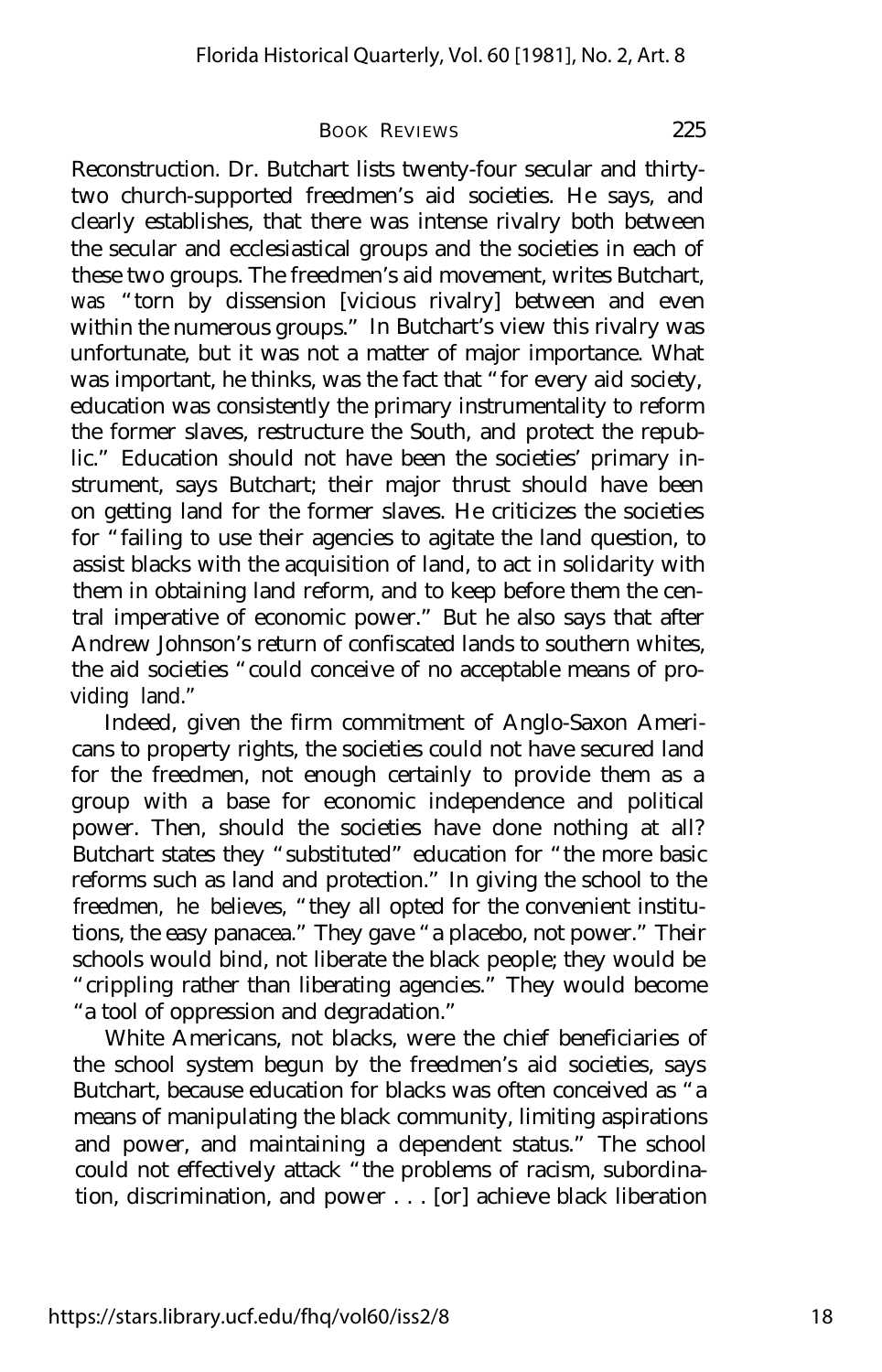or equality." It could and did, however, create a black elite, who in Butchart's opinion, "would function as an example of the mythical potential of the American dream, drawing off and deflecting criticism, agitation, and discontent." It would also "establish a modicum of general education," thereby "bolstering the chimera of opportunity."

These opinions about the purposes, functions, values, and results of schooling for the freedmen and their descendants are just that— opinions. They are not conclusions proven by argument based on materials provided in this book. Contradictory opinions may be just as valid.

In conclusion the book says that the freedmen's aid societies chose schooling rather than "more direct means to black power" because "other options required confiscation [of white southerns' land], expanded military protection, social planning, and an abandonment of laissez-faire social theory. . . . Concerns to reestablish an orderly, expanding economic system, to assure a stable, stratified society, to limit both black aspirations and mobility, to promote cultural dominance, and in other ways to preserve a class society resulted in a choice of the more racist, limiting view of educational purposes." I would suggest that the last sentence might come closer to reality with certain phrases and words omitted: "Concerns to reestablish an orderly, expanding economic system, [and] to assure a stable, stratified society . . . resulted in a choice of . . . educational purposes."

*University of Florida* GEORGE R. BENTLEY

*The South and the North in American Religon.* By Samuel S. Hill, Jr. (Athens: University of Georgia Press, 1980. xvi, 152 pp. Foreword, preface, introduction, notes, index. \$12.50.)

This volume provides historical comparisons between religion in the South and religion elsewhere in the nation, with emphasis on three epochs: 1795-1810, 1835-1850, and 1885-1900. In the first interval, amidst movements away from eastern seaboard and European dominance, evangelism and democratization stand out as national trends; but there was little sectional polarization or interaction in religion at that time. It was during the second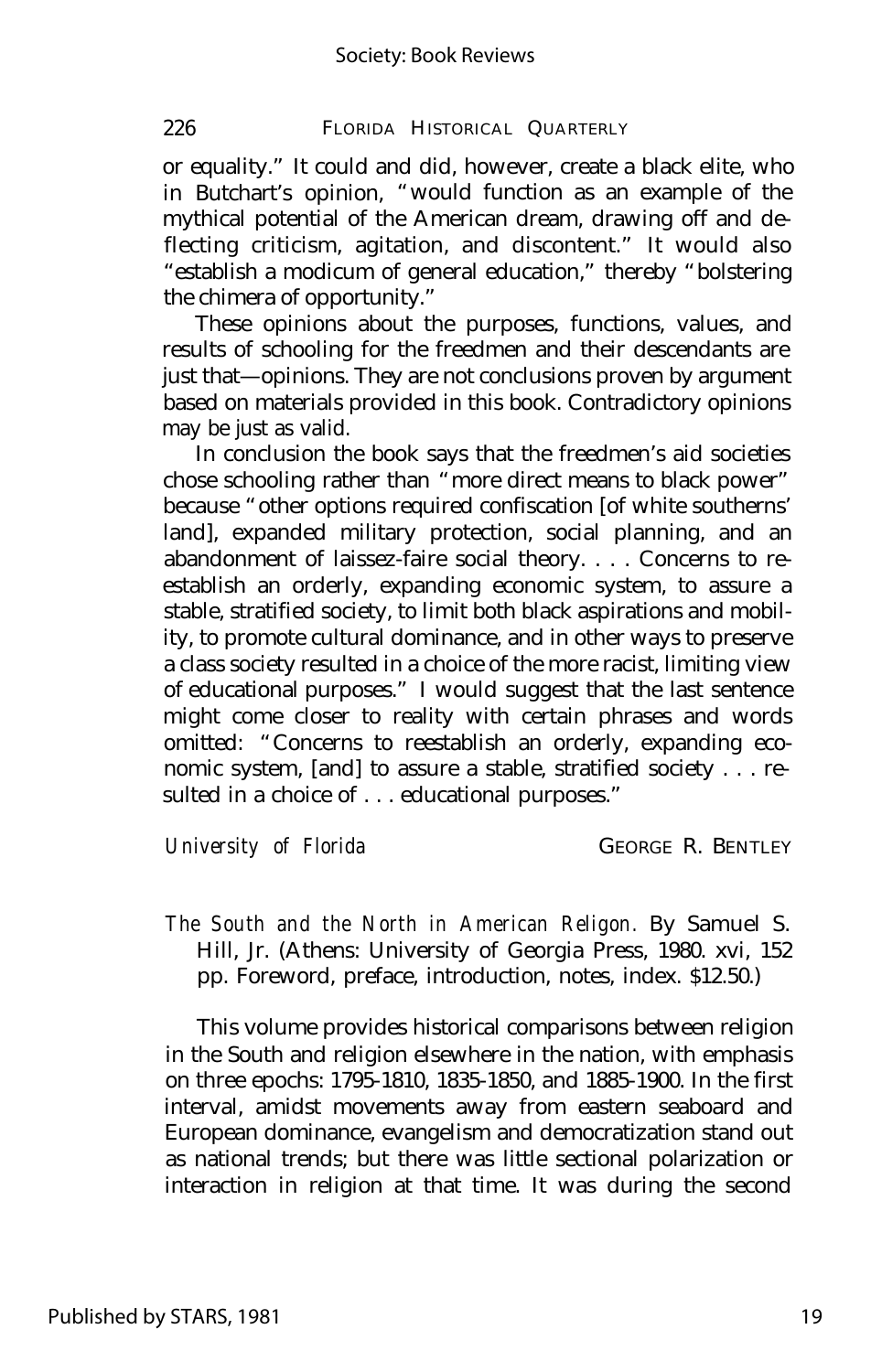epoch that drastic South-North contrasts arose. Impacted by non-Protestant immigration, industrialization, urbanization, geographic growth, and other propellants, religion in the North veered toward pluralism, less visceral proselytizing, new intellectual formulations, and social reform (especially with reference to slavery). In the South, however, the propellants and drift were otherwise. As the region expanded westward to the Rio Grande, its attachments to cotton, states' rights, and slavery deepened, but it remained frontierlike overall, populated almost exclusively by old-stock Protestants, and oriented toward traditional outlooks. Though evangelism remained a great obsession, the southern churches were by no means wholly "other-worldly"; following the schisms of the 1840s, they became pugnaciously anti-northern and stridently defensive of slavery. "Whatever one's interpretation," Hill concludes, "the Old South and the Confederate States of America could not have existed without the popular religion of the region" (p. 89). During the third of the epochs, from 1885 to 1900, the popular southern denominations remained defiantly sectional, still ecclesiastically separate from northern counterparts, still zealously committed to white supremacy, still hostile toward new intellectual trends, still focused on evangelism and individual redemption. In Hill's words, "Regional insulation, aberrant racial attitudes, economic backwardness, and religious orthodoxy were among those features which were changing very little [in the South], remaining constant until many decades later" (pp. 125-26). Essentially, Hill concurs with John Lee Eighmy's conclusion that southern churches have been cultural "captives" of their region; he emphasizes that, in style, social biases, and world view, they have identified to an extraordinary degree with the norms of the surrounding populace.

Of course, anti-Catholicism, racism, and irascible sectionalism have waned in recent decades, and southern religion has changed profoundly in other respects as well. Yet the South remains a setting where "born-again" Christians converse about their spiritual lives, where revivals thrive, where a distinct regional subculture is revered, and where the most popular religious group is an explicitly sectional entity (the Southern Baptists). "To this day," Hill asserts, Southerners continue to be "attached to the church and responsive to religious teachings, perhaps more so than anywhere else in Christendom" (p. xi).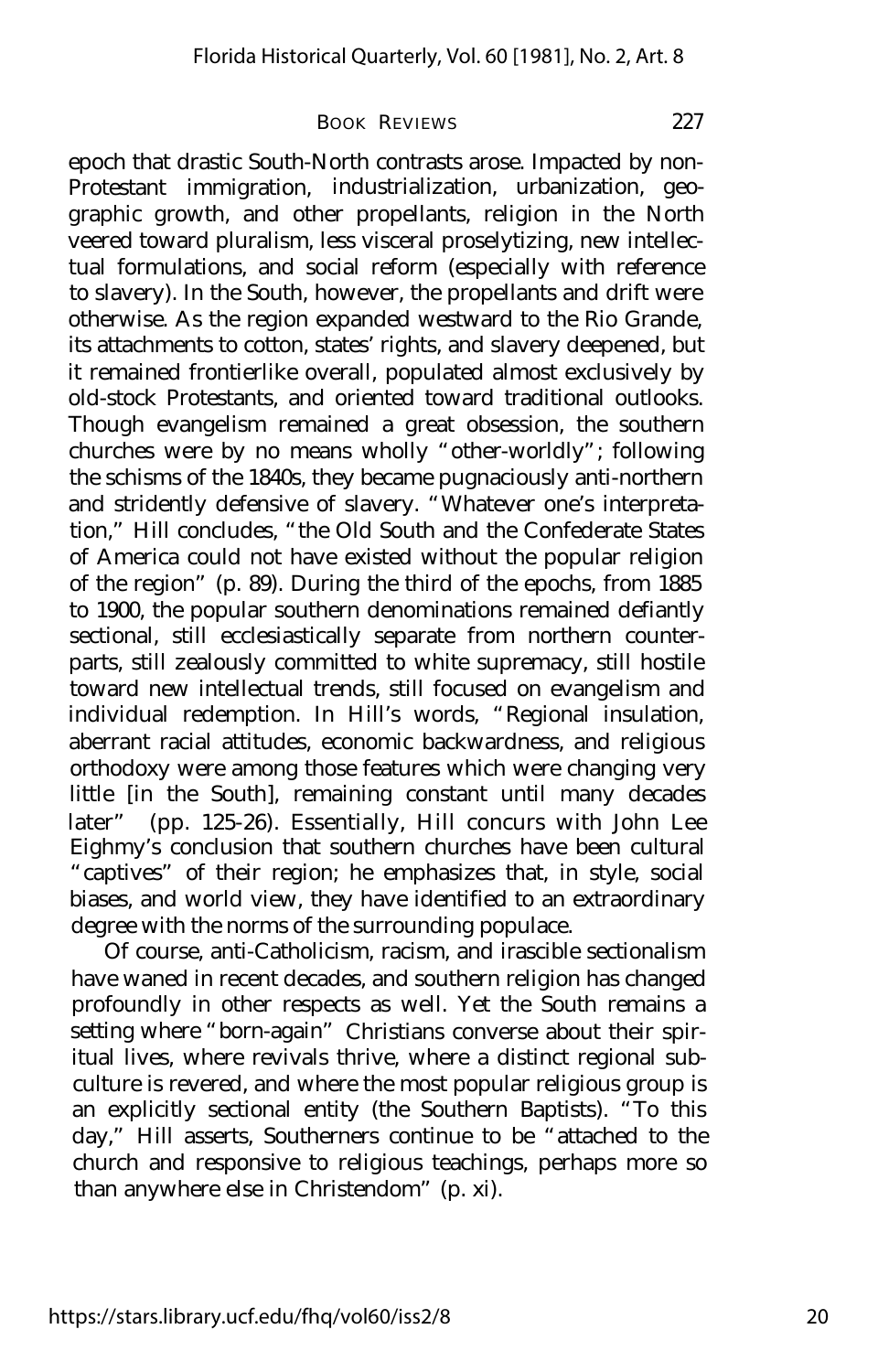Mercer University deserves the gratitude of the scholarly community for hosting the foremost authority on southern religion as its Lamar Memorial Lecturer in 1979. This published version of Professor Hill's presentation should not be ignored by any serious student of the American heritage.

#### *University of Texas at El Paso* KENNETH K. BAILEY

*Crackers.* By Roy Blount, Jr. (New York: Alfred A. Knopf, 1980. vi, 291 pp. Dedication, acknowledgments, a note on the type. \$10.95.)

Traditionally the fluid of southern literature, humor deliciously heightens this paradoxical search for and celebration of the Jimmy Carter mystique in Washington. With the first Georgian in the White House, transplanted Georgian Roy Blount, Jr. (he lives in Massachusetts) honed his sentences with ribtickling precision in this comedic characterization: his personal journey back home, into the humanness of the people of Georgia.

Revealing mixed feelings about Georgia, being from Georgia and having the peanut farmer for president, Blount's peacockproud with his "we-ain't-trash-no-more" scenes peppered with ribald language— richly rural southern, wittily unraveling the sorrowful, ironic Cracker sense of things. He doesn't bemoan the fact that the country missed the statesmanship of Carter— "A new creature, a Kennedyesque Baptist, a tight-fisted Democrat, a white Georgian who could race-relate better than broad-minded Northerners"— but transmutes the real Georgia in his imagined, dialectical Carter kinfolks; lean, earthy and simplistic Blount-styled lyrics of country music; affection for singers Willie Nelson and Jerry Jeff Walker; wisdom of Yazoo City, Mississippi, folk humorist Jerry Clower; honest southernism of governors Lester Maddox and Kissin' Jim Folsom; redneck ideology of "Possumism"; drugs in the White House; and prideful feeling of having to explain Georgia and Georgians in the wake of the Carter disappointment.

Hardly a Cracker, Blount (Vanderbilt graduate who studied English literature at Harvard) writes with a Cracker voice. He energizes the stereotyped, uninhibited down-homeism with pithy,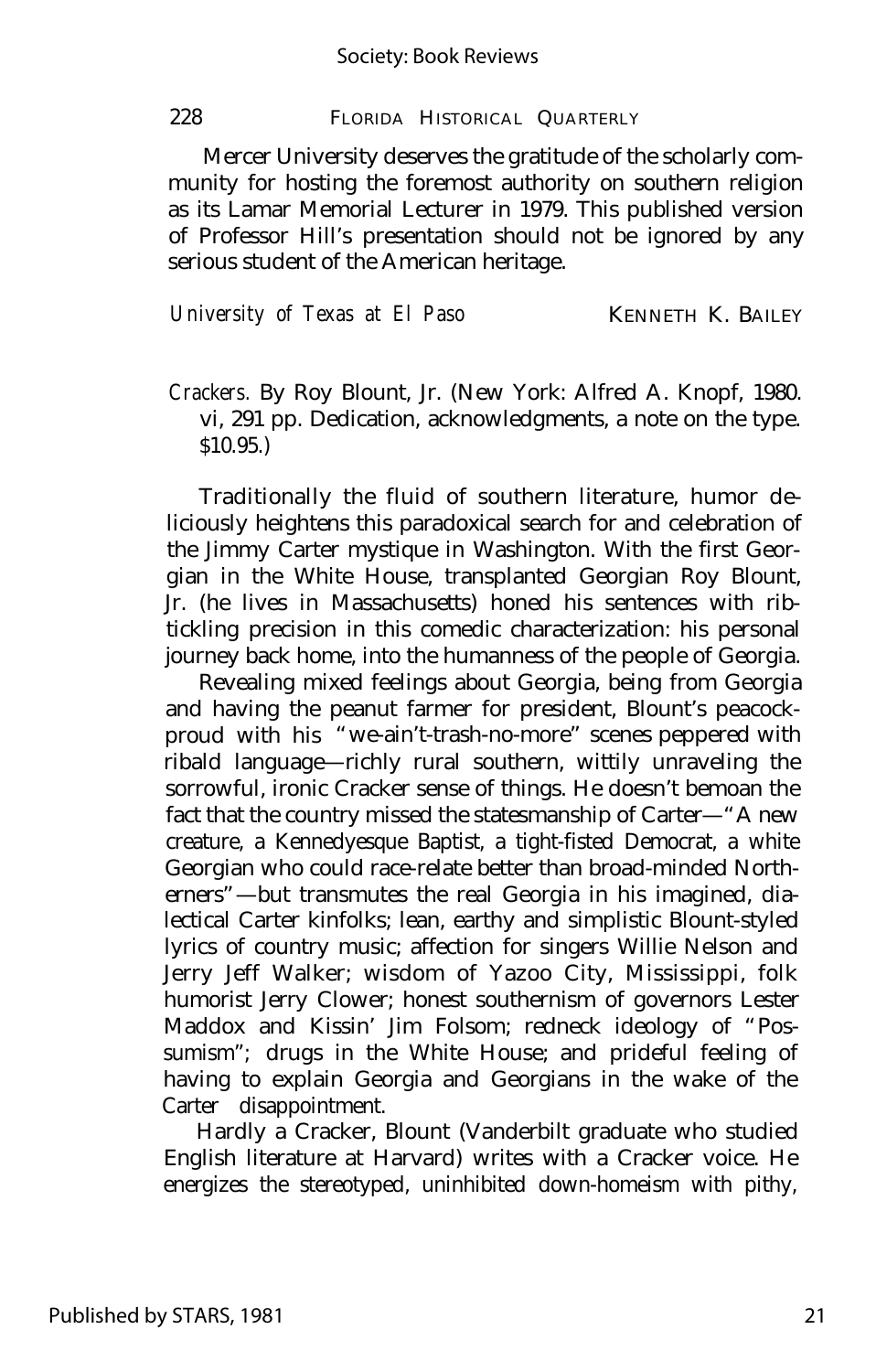salty language capturing the nuances of southern soul. Laughter is Blount's tonic for the southernness of Carter years gone awry. Not totally satisfied with real Georgians, he invents his own, "More Carters," sandwiched between chapters; and yet finds the heart of the Cracker-American Camelot in people nearest the president: unpredictability of Andrew Young; bluntness and affection of the president's mama, Miss Lillian; good ol' boy unorthodoxy of Hamilton Jordan; redneckery and raffishness of "Early" Billy and "Later" Billy.

Writing as one from Georgia but *outside* Georgia, Blount hungers for a bit of Maddox-Folsom frankness in Jimmy, recreates the Killer Rabbit episode in knee-slapping rhythm, and philosophizes about the world of juniors, from James Earl Carter, Jr., to Eugene L. (Gore) Vidal, Jr.

Not only is Crackers fun reading, its value is in its informal yet poignant social portraiture with a touch of Will Rogers's earthiness and Jimmie Rodgers's melancholy lyrics recast for today's New South. It stands not as hard history but as a slice of Americana in burlesque, flavored with farcical Redneck rhetoric typically enunciated on shady front porches and around symbolic cracker barrels of the Deep South.

A poetic writer and lyricist, Blount marches to the Carter cadence of pathos and idealism, laments the Georgian's failure to southernize Washington, and through his invented Carter kinsmen, speaks satirically about a region he left but obviously still understands and loves.

#### *Pensacola News-Journal* J. EARLE BOWDEN

*Dixie's Forgotten People: The South's Poor Whites.* By J. Wayne Flynt. (Bloomington: The University of Indiana Press, 1979. xviii, 206 pp. Foreword, preface, photographs, bibliography, notes, index. \$12.95; \$5.95 paper.)

*Dixie's Forgotten People* should be required reading— for all southern apologists and militant defenders, for all yankee missionaries, for conservatives who care, for liberals who look on injections of federal largesse and massive education as perfect panaceae, for wistful agrarians, and for righteous industrialists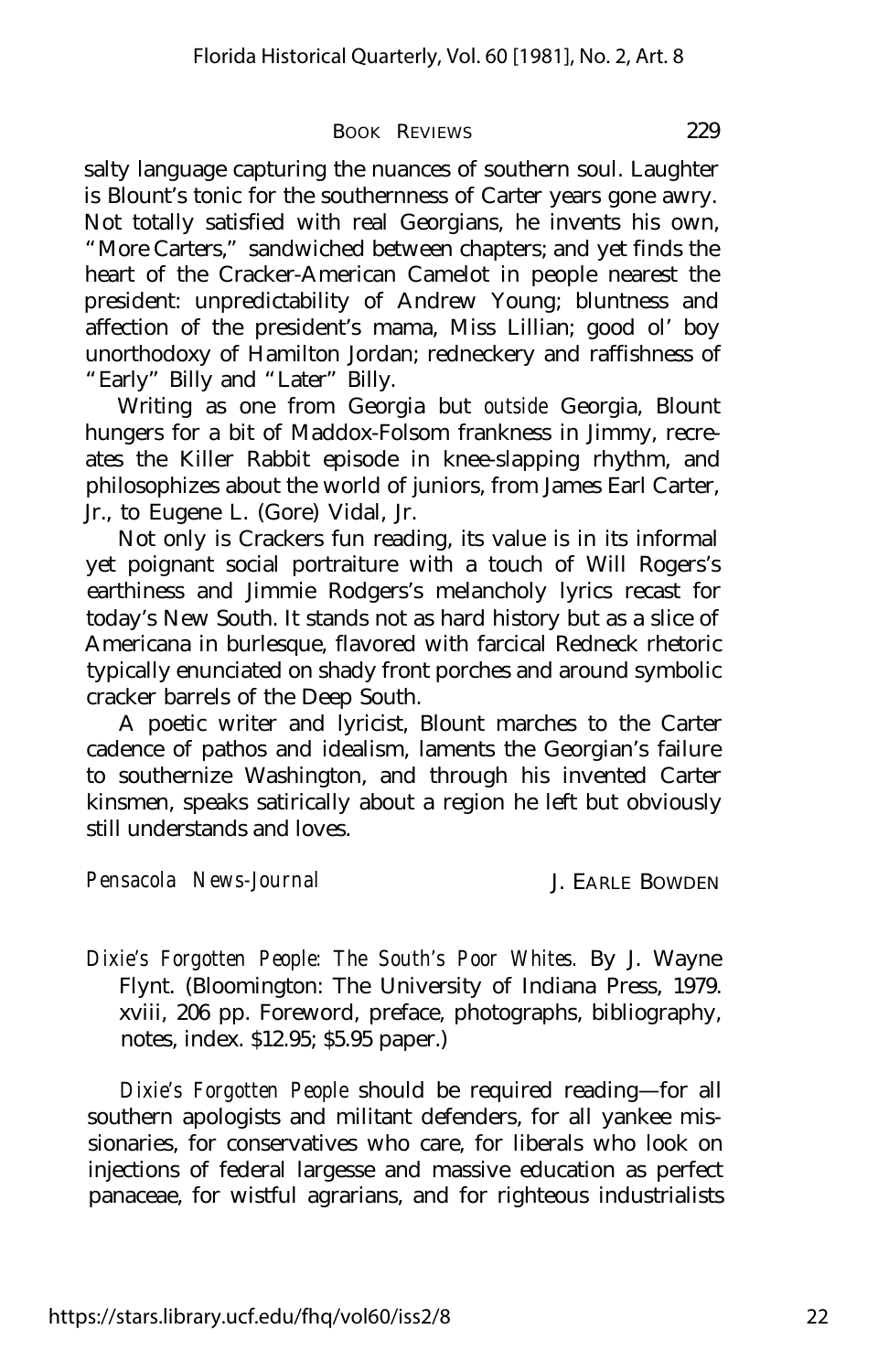and civic boosters who think that another payroll will automatically solve the problems of the poor in their midst. Each group would find almost every page— certainly every chapter— a cathartic. Then, cleansed of that inhibiting shibboleth, The Southern Way of Life, we could all turn to and make the Sun Belt gleam the way it's advertised.

Included in *Dixie's* paragraphs are expositions, backed up with fact, or nearly everything I have felt for a lifetime. In most instances author Wayne Flynt now confirms why I have felt these ways. In his gentle but trenchant style he outlines the reasons that the southern poor white became poor in the first place, how the Forgotten Poor became in effect an ethnic minority because of their unrelenting poverty, and how they resisted the efforts of the prosperous to unlock their poorhouse. Even though aggressive yankee reformers brought their uplift programs to the South following the Civil War, the southern white poor remained stubbornly poor. Since they felt a psychological distaste for wallowing alone in their misery, they naturally kept the blacks down with them. They proved to be perfect pawns for the conservative courthouse crowd and the merchants around the town square who wanted to live in the past and present rather than in the future.

The New South arose, or at least its myth did. But it was the same old South, just moved to town. And the southern poor white who left his marginal land to labor in the mills and forests remained poor and illiterate. When outsiders charged the class with being shiftless and trashy, more affluent Southerners bought that myth too. Once in a while the poor whites tried to raise themselves through political radicalism, but they found that politics offered as little relief as their attempts at upward mobility in social and economic pursuits.

So the poor whites became as invisible in the South as the poor blacks in the North. If the whites tried to grasp the opportunities of the prospering North, they remained an outside people, with an alien culture, a speech as identifiable as a Polish immigrant's, and a stupefying bewilderment at their new world that made social and economic integration impossible. As one study showed, the comfortable residents of Indianapolis believed that they could absorb the southern black with less indigestion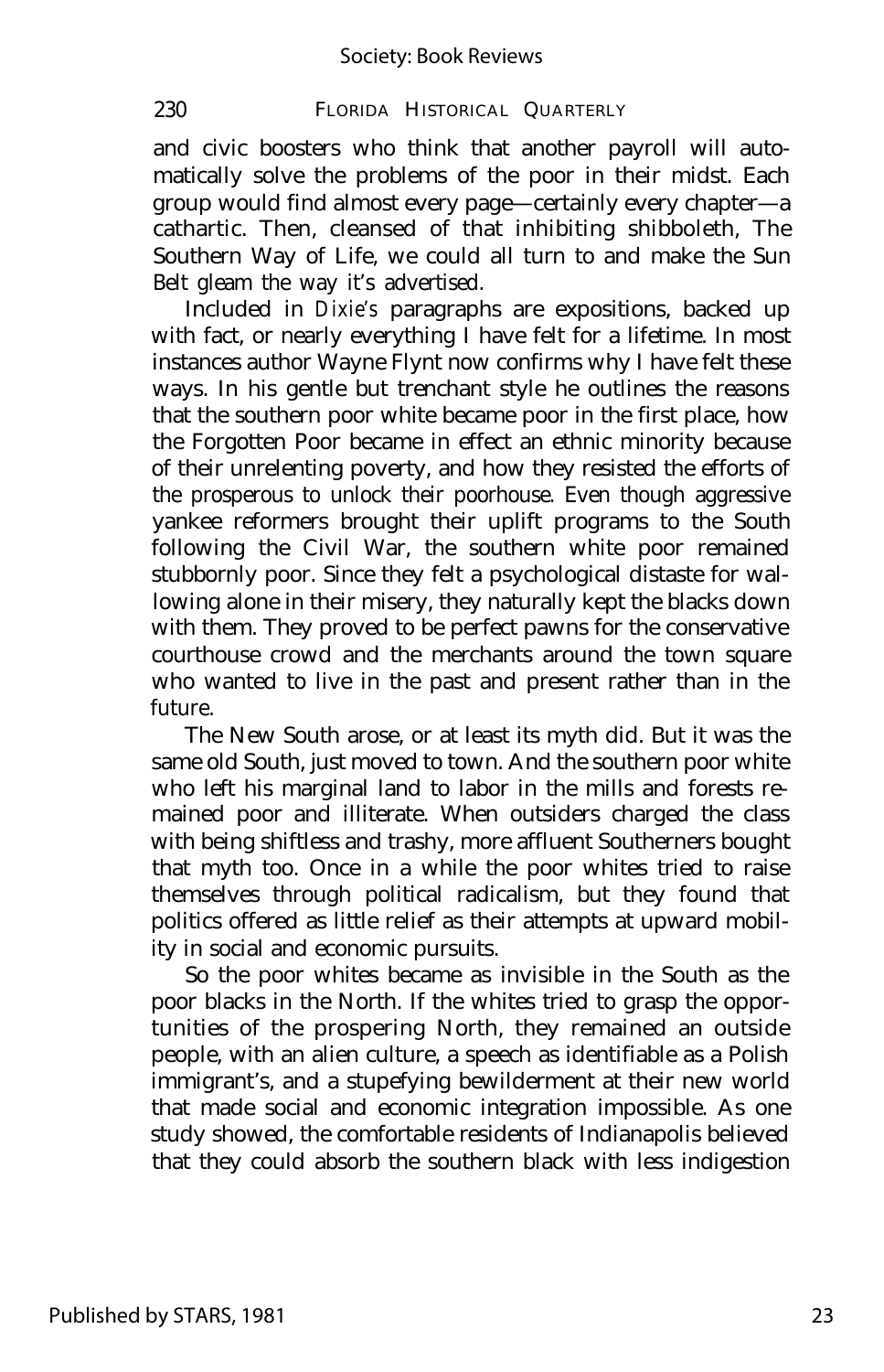than they could swallow these ignorant southern hillbillies with their strange speech and peculiar, intransigent customs.

Meanwhile the southern poor white, even today, resist the betterment programs of the federal government, sociologists, and non-understanding reformers. They cling to their accustomed ways, in which they feel comfortable; when they vote, they vote increasingly Republican, while allying with the Democratic establishment to perpetuate the vestiges of racism. They believe in their other-worldly religion (surely life in the next world will be better); and they tenant-farm their worn-out land, move frequently, and simply exchange one exploiter for another if they move off the land into the mills of the cities. Their schools are inadequate, their health care is poor, and their future is bleak.

This is a sad book, for all its delightful insights into the folkways of a people set aside by history. The author doesn't moralize or inveigh. He simply lays out the facts, spiced with revealing personal glimpses. Both facts and glimpses dismay. If all those purveyors of the Sun Belt religion would read this book, and if a big if— they could see beyond today's dollar mark, they would cease chirping cheerily about the present and future greatness of the South and spend some of their enormous energy trying to rescue these beleagured people from their ghettos of rural, mountain, or mill-town entrapment. Speaking personally, I know I haven't had a conscience-free moment since I began the book.

*University of Texas at Austin* JOE B. FRANTZ

*Nations Remembered: An Oral History of the Five Civilized Tribes.* By Theda Perdue. (Westport, CT: Greenwood Press, 1980. xxiv, 221 pp. List of illustrations, series foreword, preface, acknowledgments, introduction, photos, maps, illustrations, epilogue, bibliography, index. \$23.95.)

With the passage of the Indian Removal Act of 1830, the United States committed itself to the creation of a race of refugees. Native inhabitants of the land east of the Mississippi River were forced to quit their ancestral homes and take up residence in sparsely settled territory in the west. Pressure from railroad, mining, and cattle interests led to several changes in the location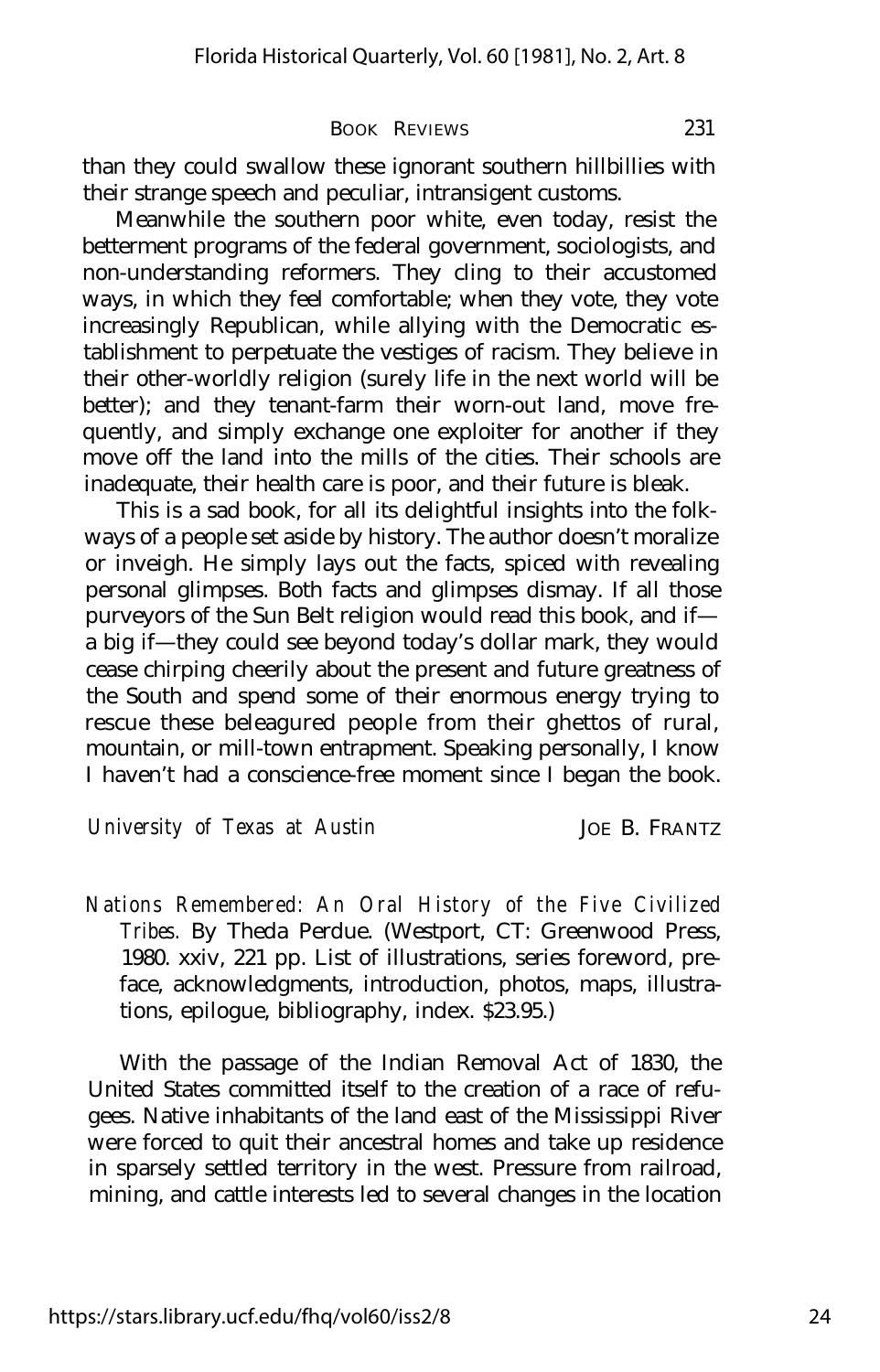and dimensions of the Indian Territory established by Congress as a reserve for these displaced peoples, and there followed a number of other adjustments growing out of the Civil War and its aftermath. By the end of Reconstruction most of the Indians of the Five Civilized Tribes (a non-Indian appellation applied to the Creek, Seminole, Choctaw, Chickasaw, and Cherokee tribes who had inhabited the American Southwest) were confined within the area which became the state of Oklahoma in 1907. These Muskogean-speaking people shared many cultural traits, including a semi-sedentary life based on the cultivation of corn, beans, and other crops. They were better able to adapt to the environment and to the imposed social and governmental relations of life in Indian Territory than the nomadic hunters of the Great Plains. Nevertheless, they were compelled to embark on a difficult process of cultural evolution which has yet to run its course. Arbitrarily sequestered in an alien land, stripped of some of their most cherished institutions, lumped together with traditional enemies, and subjected to the relentless attentions of missionaries and federal bureaucrats, the Five Civilized Tribes experienced the trauma of dislocation and adaption; but they left no written record of it.

In *Nations Remembered* we have the first organized effort to put before the reading public an Indian account of life among the Five Civilized Tribes in the years between the Civil War and Oklahoma statehood. The work has much to recommend it. Given the character of the material with which she was working, Professor Perdue has succeeded admirably in her effort to produce an evocative account of Indian life in Oklahoma Territory, 1865- 1907. *Nations Remembered* is a collage assembled from fragments of WPA Writers' Project interviews of elderly Oklahoma Indians conducted in the 1930s. In chapters arranged to cover the most important facets of their evolving society, Indians reminisce about topics as diverse as stomp dances and tribal elections, coal mining and inter-tribal warfare, subsistence agriculture and commercial cattle ranching; they recall the Civil War, education in missionary schools, and the effects of the Indian Allotment Act. Their words are seldom eloquent, but they offer a view of the past that is richer in texture than that which can be derived from traditional documentary sources alone. Professor Perdue provides an informative historical context for the "oral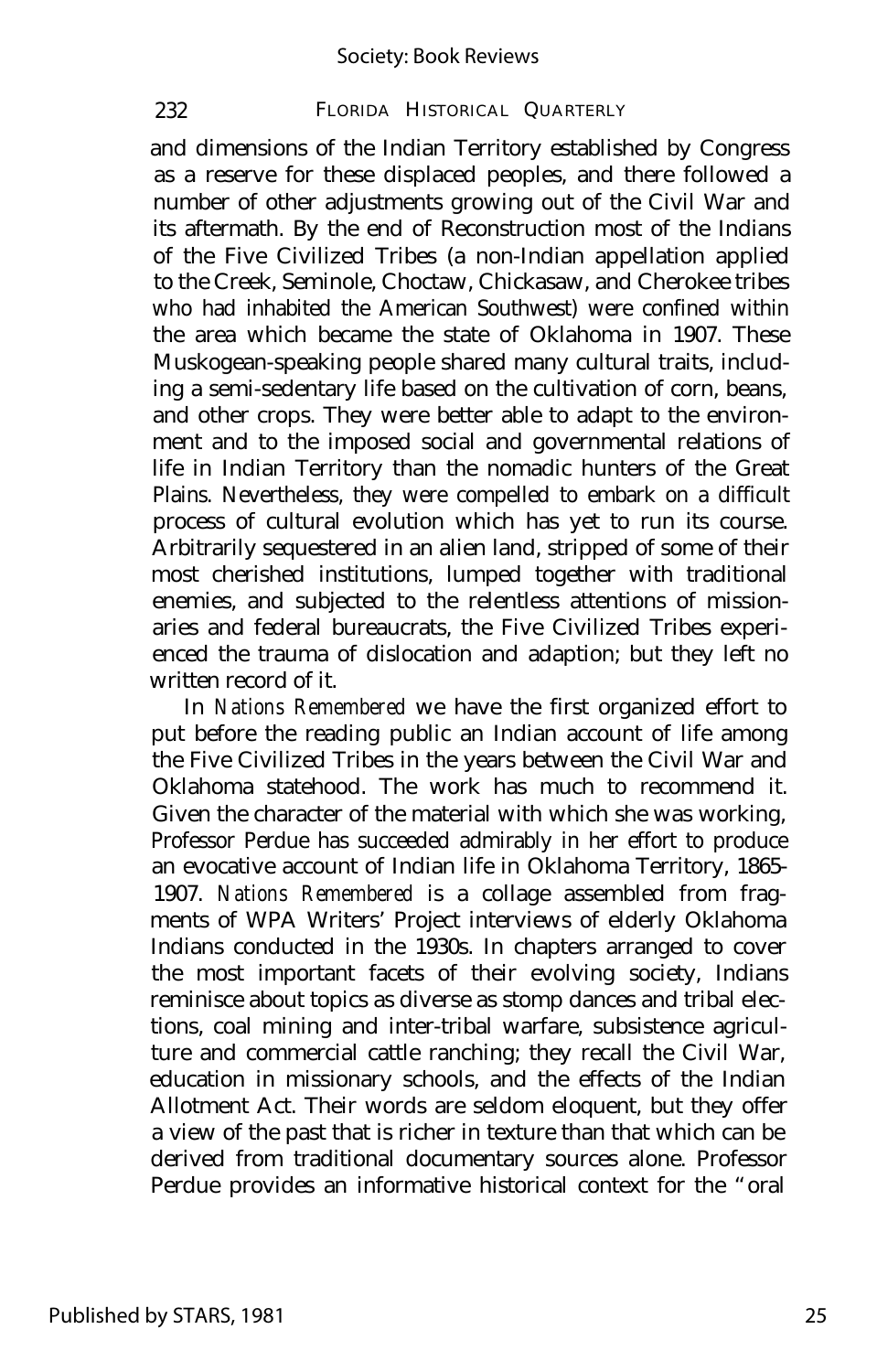Too often park boundaries are structured by commercial pressures and not ecological or natural concerns. The future development and use of the national parks is still very much in question.

*National Parks: The American Experience* is a thoughtful, well-illustrated and engrossing book that offers readers a discussion of the forces which created the national park system as it exists today. Will the parks become areas of conservation and preservation or will they become exploited commercial playgrounds? Both the general reading audience and the preservation historians will enjoy exploring this question in Alfred Runte's book.

*American West Center* University of *Utah*

GREGORY C. THOMPSON

*Delta: The History of an Airline.* By W. David Lewis and Wesley Phillips Newton. (Athens: University of Georgia Press, 1979. xiii, 504 pp. Preface, illustrations, maps, appendices, notes, bibliography, index. \$15.00.)

The rise of Delta Airlines closely parallels the burst of the Sun Belt into national prominence in the twentieth century. *Delta: The History of an Airline* recounts the transformation of a small aerial crop dusting company organized in the 1920s in Macon, Georgia, first into an important sectional carrier serving primarily Atlanta and the Deep South, and then into one of the country's major airlines during the past two decades. The authors, W. David Lewis and Wesley Phillips Newton, carefully describe the various factors which contributed to the growth of the firm.

One individual frequently proves the driving personality who establishes the specific policies and the general tone or style of a company in its formative stages. When C. E. Woolman abandoned his career as a county agricultural extension agent in Louisiana for one with Huff Daland Dusters, he quickly became the company's central figure in most key decisions. A workaholic and fiscal conservative, Woolman could communicate effectively with customers, governmental officials, or colleagues, and he had "an infectious enthusiasm for aviation." He also displayed an old-fashioned paternalism toward his employees. Woolman no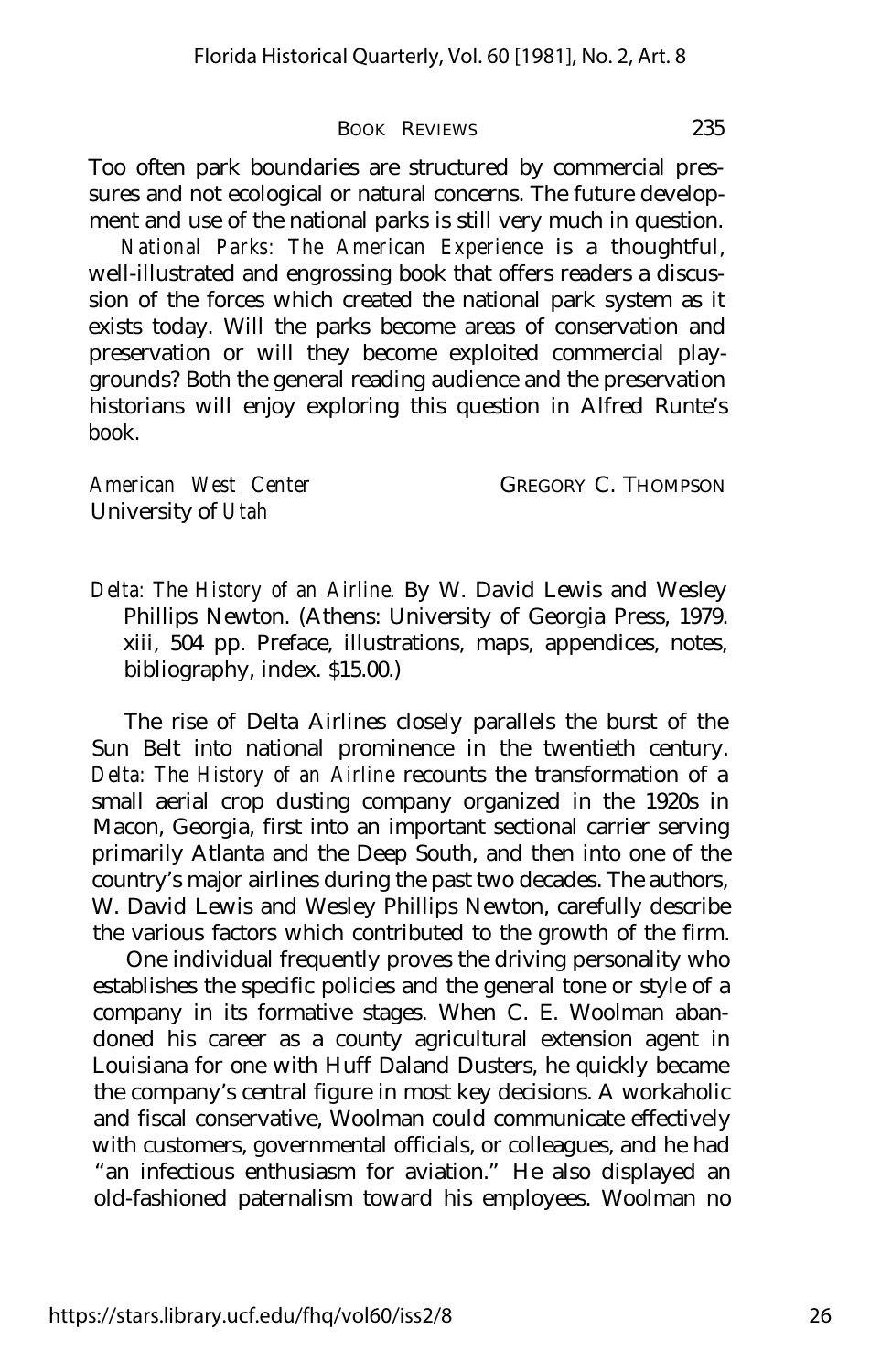doubt played a key role in the move in 1925 of the company from Macon, Georgia, to Louisiana; in the reorganization in 1928 of Huff Daland into the independent company, Delta Air Service, Inc., and then in the decision to enter commercial aviation, first with the postal service and then with scheduled passenger operations.

As all aspiring companies learned, developing passenger revenues required routes into such prime markets as Atlanta, the Midwest, Florida, the West coast, and northeastern seaport cities; appropriate planes and well-trained crews; and adequate support services including marketing, baggage processing, in-air service, and land terminals. The authors skillfully analyze the various strategies which Woolman and his colleagues evolved for competing in each of these areas. That the budding airline executives had gained a measure of success even during the depression of the 1930s is reflected in the decision of the company to move into much larger headquarters in Atlanta just before Pearl **Harbor** 

Following World War II, Delta Airlines slowly passed many of its rivals in the quest to become a truly national airline. Fortuitous decisions about the type and supplier of planes (the company maintained an almost unique position with Douglas Aircraft Corporation for many years), stable labor relations, especially with the pilots (no prolonged strikes), a sound organizational structure, and successful route decisions by the Civil Aeronautics Board contributed to the competitiveness and profitability of the company. Throughout this expansionary era, evidence of the increasing bureaucratization of Delta mounted although the more personalized family style of Woolman remained in place until the 1960s. That the firm successfully made the transition following the leader's death in 1966 is further evidence of the managerial skill of this giant of the airline industry. By the early 1970s, the new leaders had negotiated the merger of Northeast Airlines which gave the parent company an important trunk line into the Northeast, laid the groundwork for becoming a trans-Atlantic carrier, greatly expanded the fleet of jets, and achieved one of the highest levels of efficiency and productivity in the industry. The modern corporation had not experienced an annual deficit for almost three decades. These sound business practices permitted Delta to survive far better than many of its

Published by STARS, 1981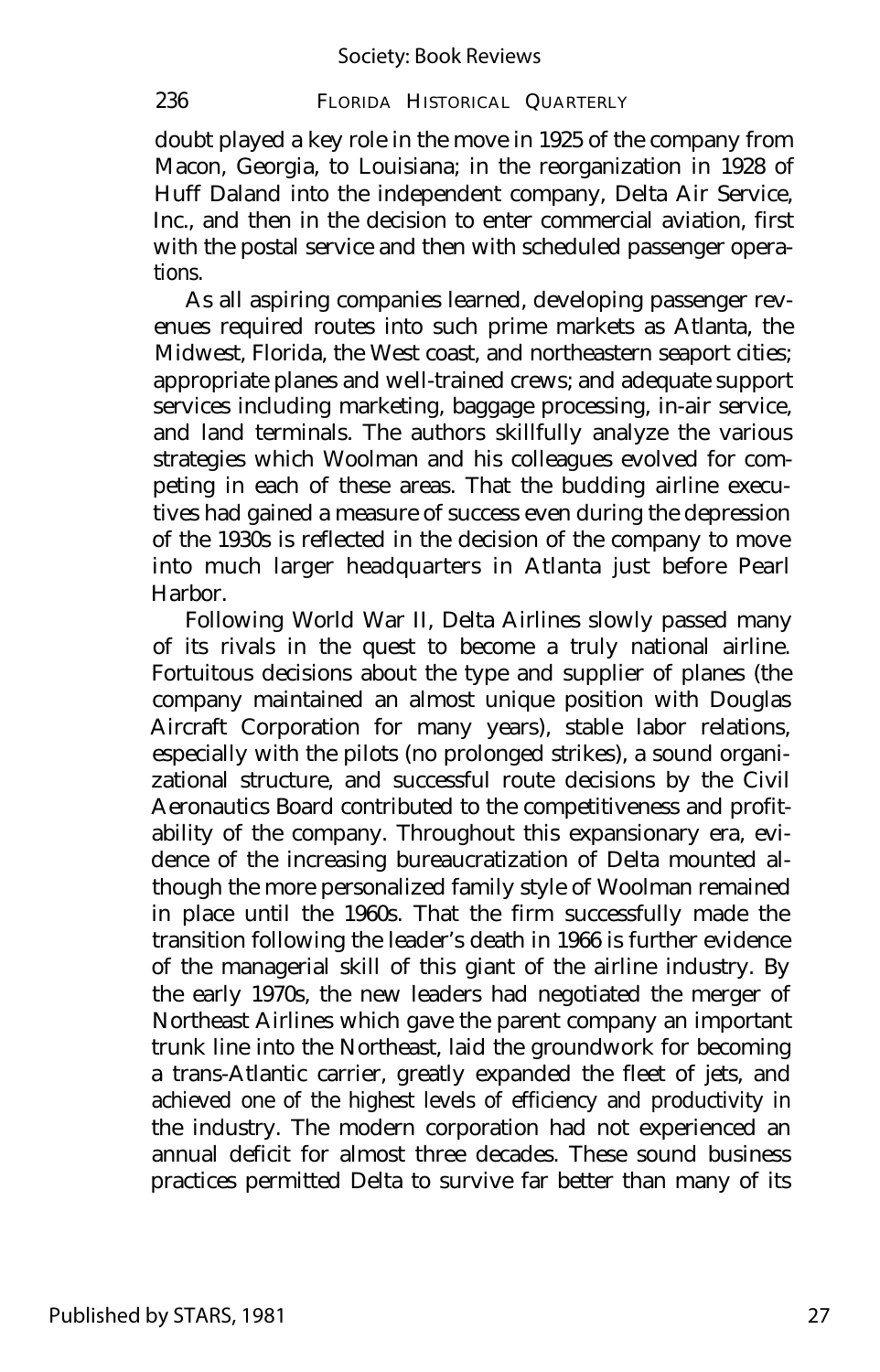competitors the traumatic effects of the energy crisis beginning in 1974.

Although this book chronicles a business success story for almost a half century, the authors do not fail to mention some of the less fortunate events such as the unsavory clashes among early investors, tragic airline crashes, the sexist attitudes toward stewardesses until quite recently, and the lack of black employees. Despite the focus on organizational history, the authors carefully place their firm into the broader context of regional and national economic and social developments. Florida readers will discover the important role their state played in the major airlines' competition for markets and should enjoy observing the rise to national domination of a company deeply rooted in the traditions of the South.

With the endorsement of Delta Airlines, the authors had access to company records and employees, and the book reflects judicious use of these important sources. Maps clearly delineate the expansion of the route system. The many photographs illustrate the people and planes which made this company successful. Later parts of the book lack the clarity of focus of the early chapters; this characteristic could result from the increasingly complex nature of the subject. Business history is always more difficult to write when the fortunes of the firm are not tied to the strong personalities of one or two individuals. Professors Lewis and Newton are to be commended for their first-rate history of a major American corporation and for one of the first scholarly studies of an airline.

*University of West Florida* LUCIUS F. ELLSWORTH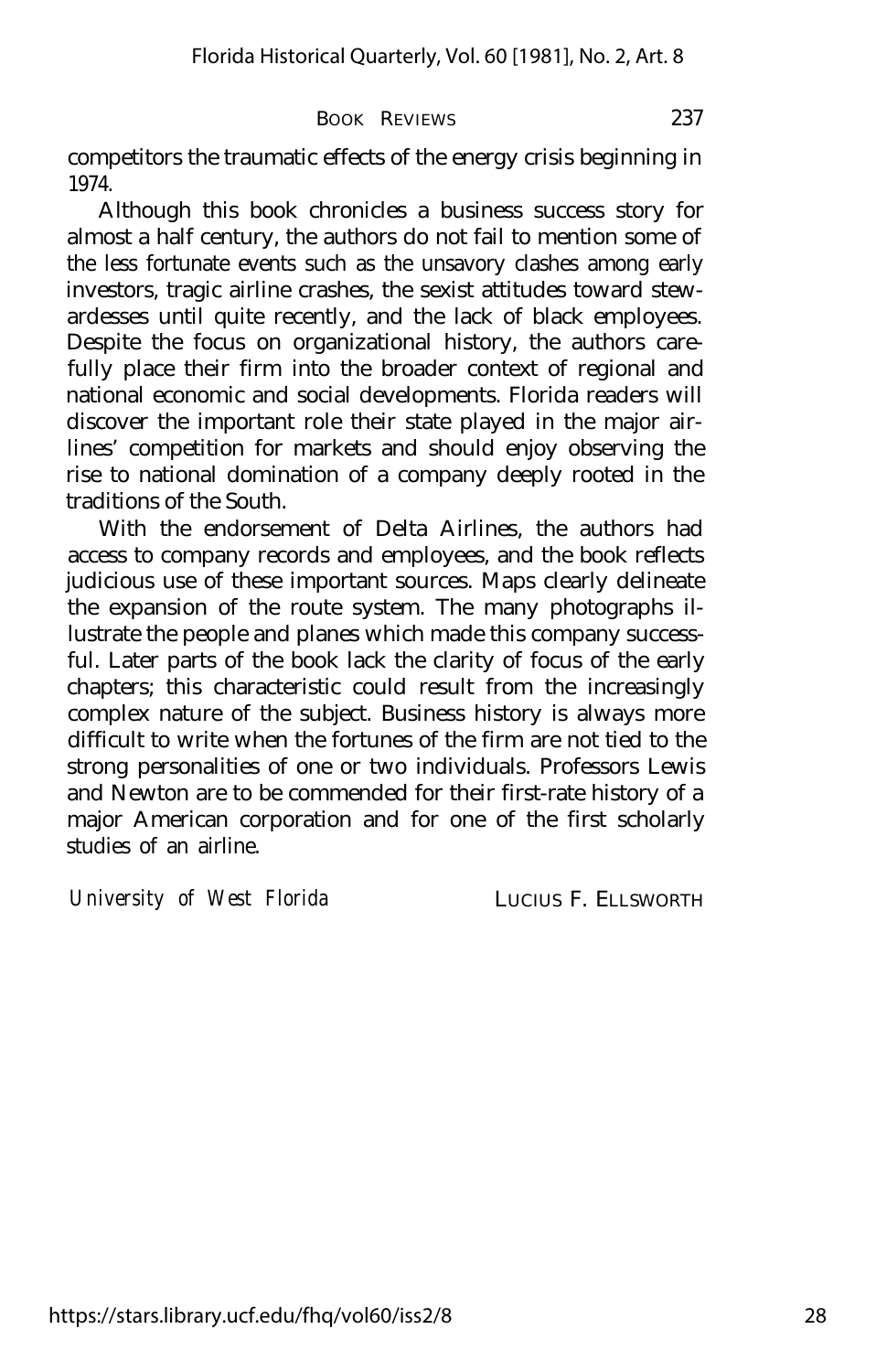- *The Black Worker: A Documentary History from Colonial Times to the Present. Volume I. The Black Worker to 1869.* Edited by Philip S. Foner and Ronald L. Lewis. (Philadelphia: Temple University Press, 1978. 451 pp. Acknowledgements, preface, tables, notes and index. \$15.00.)
- *The Black Worker: A Documentary History from Colonial Times to the Present. Volume II. The Black Worker During the Era of the National Labor Union.* Edited by Philip S. Foner and Ronald L. Lewis. (Philadelphia: Temple University Press, 1978. 378 pp. Preface, notes, index. \$15.00.)
- *The Black Worker: A Documentary History from Colonial Times to the Present. Volume III. The Black Worker During the Era of the Knights of Labor.* Edited by Philip S. Foner and Ronald L. Lewis. (Philadelphia: Temple University Press, 1978. 438 pp. Preface, notes, index. \$15.00.)
- *The Black Worker: A Documentary History from Colonial Times to the Present. Volume IV. The Black Worker During the Era of the American Federation of Labor and the Railroad Brotherhoods.* Edited by Philip S. Foner and Ronald L. Lewis. (Philadelphia: Temple University Press, 1979.402 pp. Preface, tables, notes, index. \$15.00.)

This four-volume work on black labor is a welcome addition to our knowledge of the black experience in America. Much of the previous literature has focused on slavery, family, and politics, so these volumes on the Negro worker are particularly valuable.

The first volume essentially describes the antebellum work experience. Although some of the material concerns field hands, a disproportionately large share deals with urban, free blacks. These skilled artisans enjoyed greater mobility than their country cousins; yet, the freedom they enjoyed made real liberty more desirable and any degree of restriction more obnoxious.

Because black slave labor was cheaper than employing free whites, white industrialists used slaves for coal mines and textile mills. This policy excited the angry reaction of white artisans, who objected to such job competition. Riots by sullen white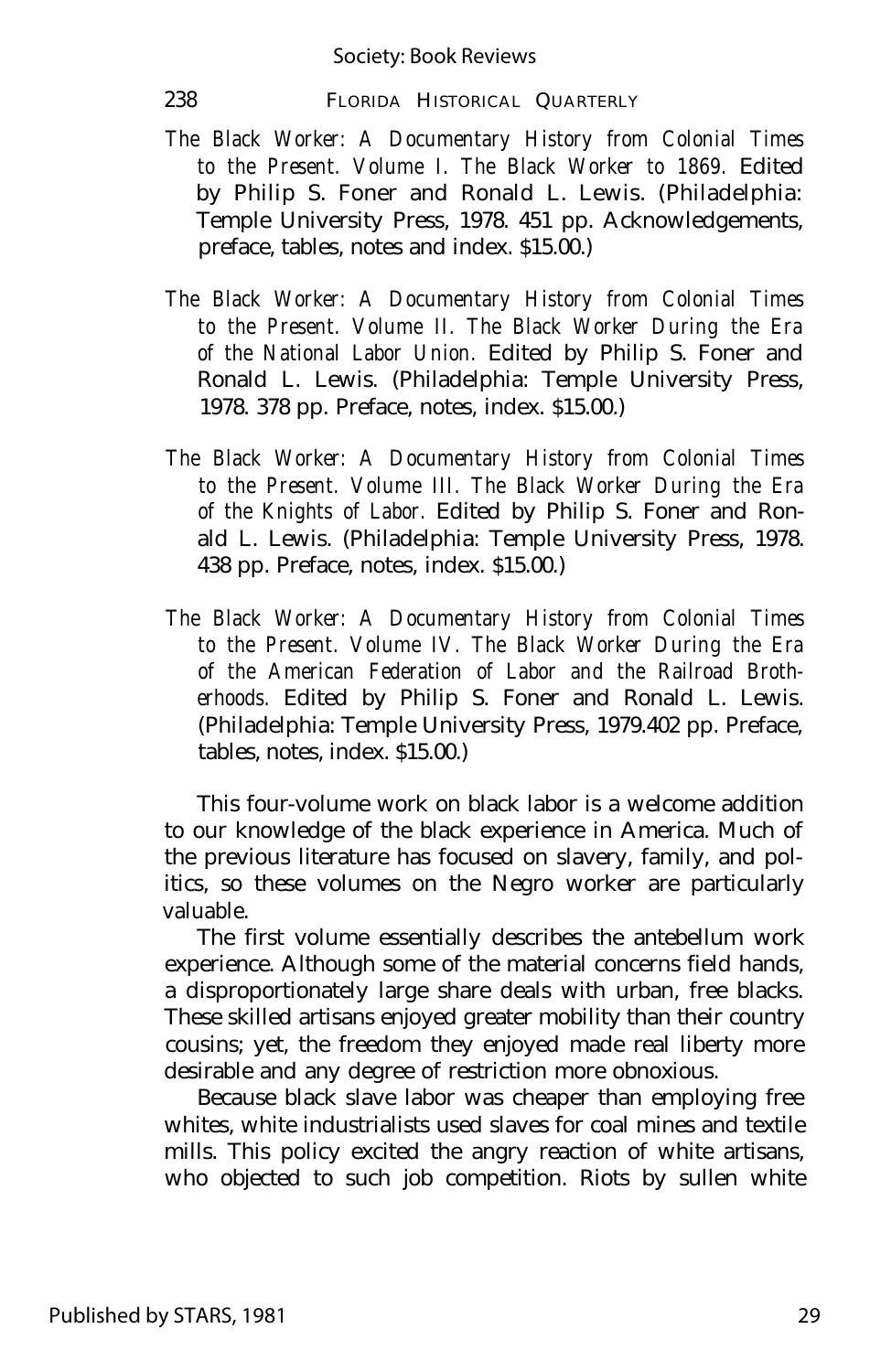workers against blacks, especially in the North, occurred with increasing frequency. Job competition, the status of blacks in skilled trades, their admission to labor unions, the role of race in strikes (strike breakers might be whites imported to assume the jobs of black strikers, as well as the more common reverse situation), are central to all four volumes. In fact, I found myself observing a larger tragedy than the biracial strife between workers: poor people of both races, desperate to make a living, might join with the opposite race in a usually futile struggle for higher wages, or they might kill each other over a job paying \$1.00 a day in a coal mine. Obviously, the economic situation controlled to a considerable degree racial attitudes.

Volumes II, III, and IV focus more on organized labor than on unorganized. Covering the years from about 1870 to approximately 1900, they quickly put to rest the stereotype of submissive. passive blacks who meekly accepted their fate. The documents recounting the Louisiana sugar workers' strikes in 1880 and 1887, the Galveston longshoremen's strike of 1898, and the New Orleans General strike of 1892, demonstrate the courage, integrity, and in many cases the biracial bellicosity of black and white workers. There are, of course, many tragedies where working people of different races fought each other more fiercely than they did the economic injustice which deprived them all.

Although volumes I and IV contain hardly a reference to Florida, the middle two volumes are more useful for the state. The second volume contains correspondence regarding Canadian stevedores working in Pensacola, who were attacked in 1873 by angry blacks whose jobs they had taken. The same volume describes an 1873 meeting of a black Labor League in Jacksonville, which called for a ten-hour day and a daily wage of \$1.50. Their demands led to a strike at local sawmills. The third volume describes an 1880 sawmill strike, also near Jacksonville, and an 1887 Pensacola strike by poor white and black stevedores who unloaded guano boats (the workers were called, with considerable irony, "Guano Men"). Unfortunately, these are the only major references to black labor in Florida. Alabama, Georgia, Louisiana, Texas, and the Carolinas receive much more extensive attention.

Scattered throughout the volumes are gems that inform about a variety of matters. One learns a good deal about the way black religion influenced both labor rhetoric and the drive for union-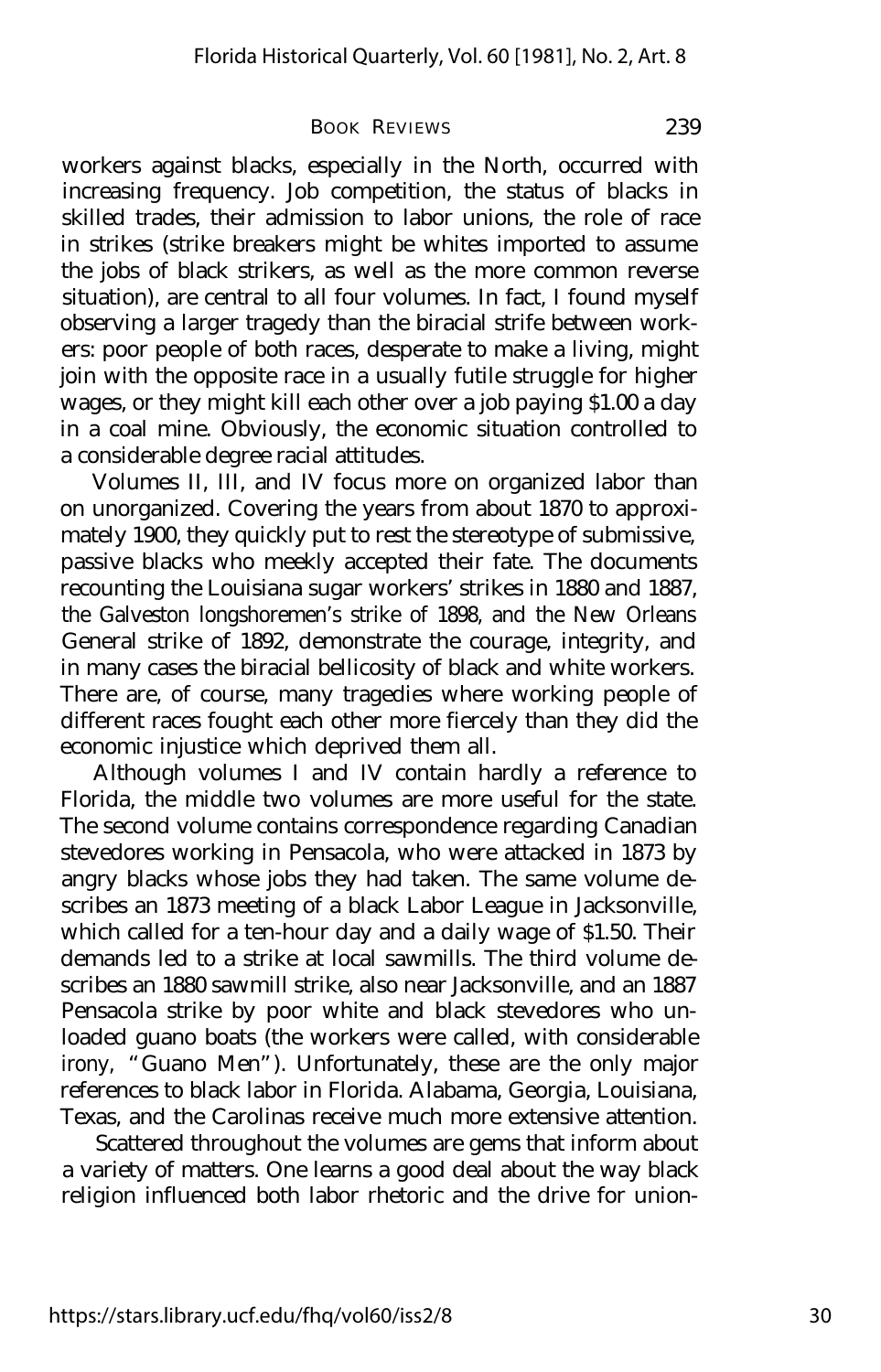ism by black workers. Black leaders, appearing before an 1883 congressional committee investigating relations between labor and management, perceptively cast the labor problem in broad terms: blacks wanted jobs, but they also needed industrial schools, access to labor unions, longer school terms, federal aid to education, and temperance legislation. On many occasions, one also reads incisive letters from southern white industrial workers praising the solidarity of black colleagues or the organizing skills of black union officials. Although there are as many revelations of a mean and racist spirit by white workers, one is again struck by how complex and baffling the South has been.

Minor problems exist with this admirable undertaking. The chronology is weighted heavily to the nineteenth century, no doubt by the availability of sources. The first volume brings the story to the 1870s, and the next three volumes discuss the thirty years from 1870 to 1900. The student interested in the antebellum black worker will be disappointed, although students of black history during the Gilded Age will rejoice.

Also, the black worker is depicted almost always in crisis or protest. One sees little of pride or satisfaction in one's work (a la Studs Terkel in *Working).* Perhaps no such pride existed. But one suspects that there were thousands of black workers who took pride in their trades, even in a larger society that rewarded them with inadequate wages and racial hostility.

Such reservations should not detract from the importance of this series. As a documentary guide to the black worker's experience, especially that of industrial and agricultural laborers between 1870 and 1900, it is imperative reading.

*Auburn University* WAYNE FLYNT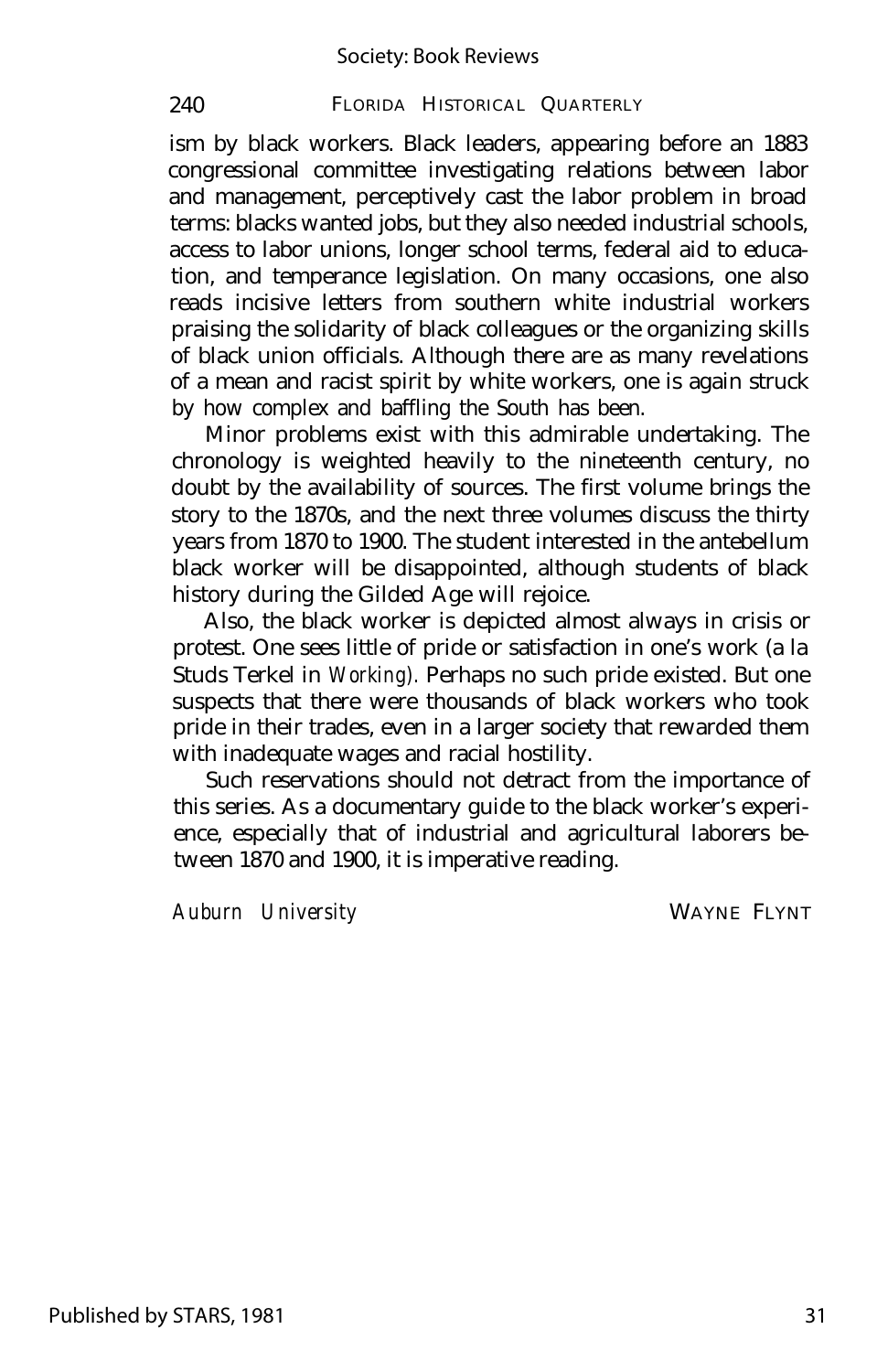### BOOK NOTES

*Mario Sanchez, Painter of Key West Memories,* by Kathryn, Hall Proby, author of *Audubon in Florida,* is the story of the Key West artist whose wood carvings and colorful paintings have brought him a national reputation. Sanchez was born in Key West; his grandfather and great-grandfather, both cigar makers, emigrated from Cuba to Florida in 1868. They moved into *El Barrio de Gato* in Key West. This was Eduardo Gato's village where his own large factory and others were located and where the cigar workers lived. The history and lore of Key West have always been a part of Sanchez's life, and in Mrs. Proby's book he spins his memories of people, places, and events of the past. Sanchez's works hang in museums and in private collections throughout the United States. Some of his best-known paintings are reproduced in color in this book which was published by Southernmost Press, Inc., P. O. Box 1614, Key West, Florida 33040. *Mario Sanchez, Painter of Key West Memories,* sells for \$14.95.

*The Siege of Pensacola, 1781, and Maps with Data on Troop Strength, Military Units, Ships, Casualties, and Related Statistics* is by William S. Coker and Hazel T. Coker. It is another in the series of important primary source materials on Florida being published by Perdido Bay Press of Pensacola. For a presentation for the Pensacola Historical Society on Bernardo de Gálvez and the Battle of Pensacola, Professor William Coker of the University of West Florida prepared a series of maps depicting the siege on virtually a day-to-day basis. As soon as Governor Gálvez of Spanish Louisiana learned that Spain had declared war against Britain in August 1779, he organized a campaign against forts along the lower Mississippi and the Gulf of Mexico to force the British to evacuate West Florida. The attack on Pensacola has been divided in *The Siege of Pensacola* into seven phases: the expedition to reinforce Mobile and for the Pensacola campaign, February 10-December 30, 1780, through the final action and fall of Pensacola, May 2-11, 1781. The appendices provide additional information about the troops (including the colored forces which

[241]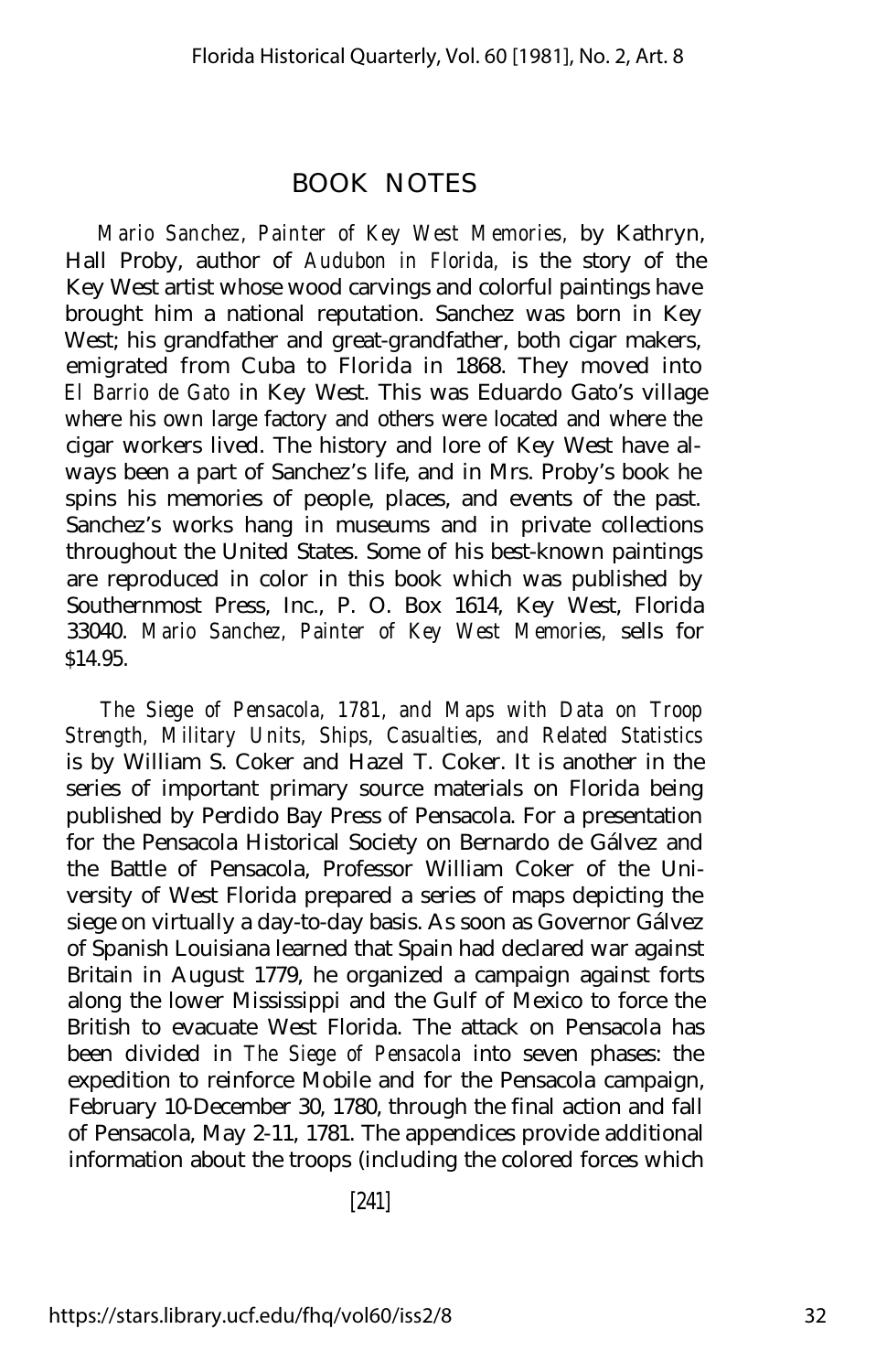were involved), composition of the squadrons and convoys (March 7, 1780, and October 16, 1780), and other data. Appendix M lists the French forces that, with José de Salano's, were involved. A bibliography and index add to the value of this volume. Order from Perdido Bay Press, Route 2, Box 323, Pensacola, Florida 32506; the price is \$12.00.

A series of reprints of important and popular Florida books is being published by the Florida Classics Library, Box 777, Port Salerno, Florida 33492. Val Martin began publishing these reprints earlier under the name of Valentine Books. He is rendering a valuable service to the reading public since many of the volumes have long been out-of-print, and are often difficult and expensive to obtain. It is appropriate that in this year (1981), which marks the bicentennial of the attack by Bernardo de Gálvez on Pensacola, N. Orwin Rush's study, *Spain's Final Triumph Over Great Britain in the Gulf of Mexico, The Battle of Pensacola, March 9, May 8, 1781,* should become available again. The paperback reprint sells for \$6.95. Another Florida Classics Library reprint is *Jonathan Dickinson's Journal,* the narrative of the Quaker group which was shipwrecked along the Florida coast in 1696. The journal describing their sufferings was first published in Philadelphia in 1699. It has been reprinted several times, and is recognized as a primary source of early Florida history. Yale University Press published an edition, edited by Evangeline Walker Andrews and Charles McLean Andrews, in 1945, and it is this edition which has been reproduced by Florida Classics Library. It includes an introduction by Ernest Lyons, and the reprint sells for \$5.95. Two of Ernest Lyons's books, *My Florida* and *The Last Cracker Barrel,* are also in the reprint series. These are collections of some of his Florida columns which have appeared over the years in *The Stuart News* which he edited. *My Florida,* with illustrations by James Hutchinson, sells for \$4.95, *The Last Cracker Barrel* paperback reprint sells for \$3.95. *The Other Florida* by Gloria Jahoda is one of the most appealing and popular of all Florida books. It describes that part of north and panhandle Florida, off the usual tourist path, which contains the oldest recorded history in the state. The paperback reprint of Jahoda's book sells for \$6.95. Don Blanding's collection of *Flor-*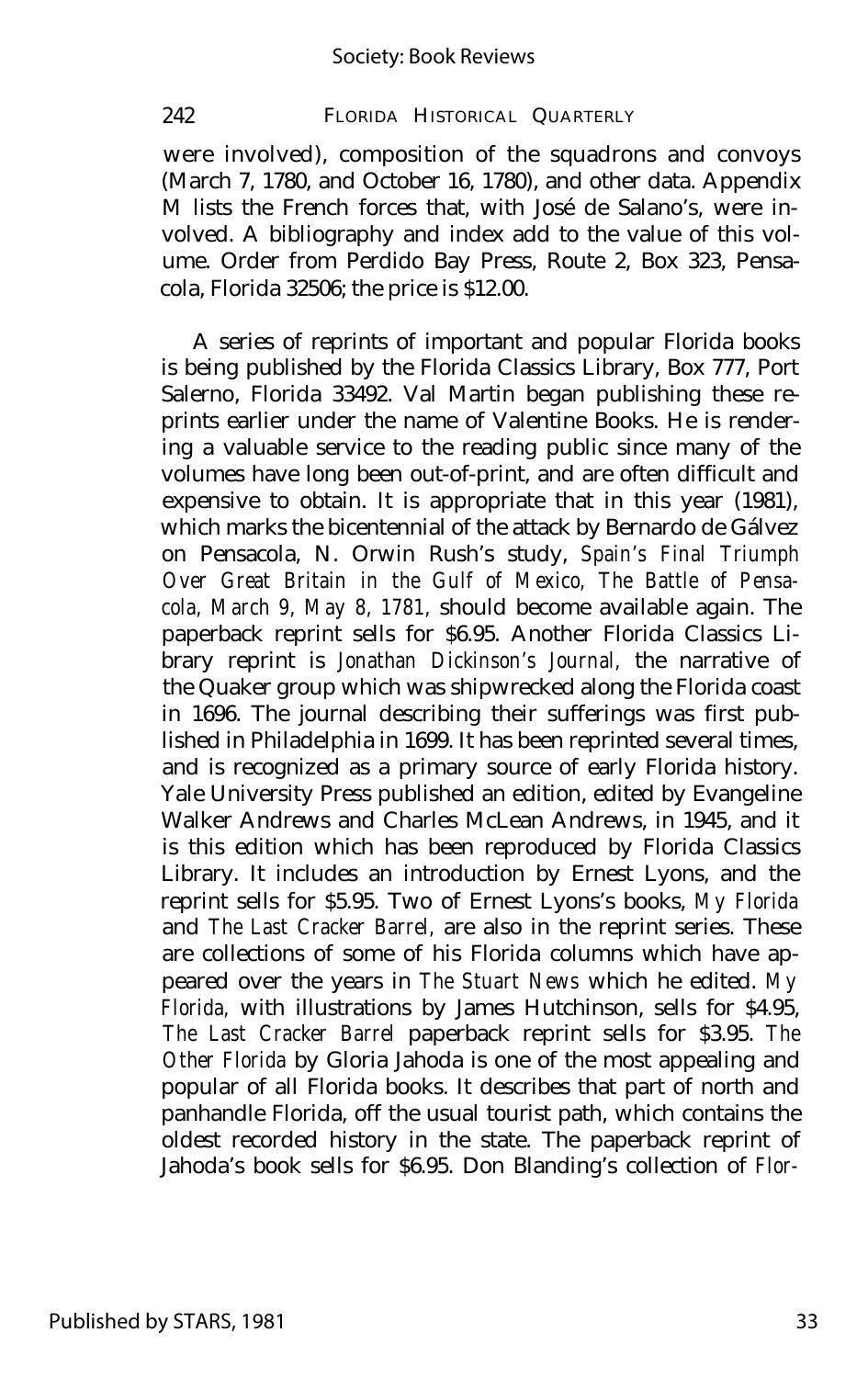BOOK NOTES 243

*ida Poems,* published first in 1941, is also reprinted in the Florida Classics Library series. It sells for \$4.95.

*The Chimneys: An Archeological Investigation of a Slave Cabin on Stafford Plantation, Cumberland Island National Seashore, Georgia,* by John E. Ehrenhard and Mary R. Bullard, was published by the United States Department of the Interior, National Park Service, Southeast Archeological Center, Box 2416, Tallahassee, Florida 32304. The chimney ruins are from the slave quarters on the Stafford Plantation. They are in various stages of deterioration and in need of preservation. During the summer of 1978 archeological excavations were made in the area around the chimneys so that data on structural details and the material culture of the Stafford slaves could be salvaged. Robert Stafford was a planter, exporter, and importer, and he played an important role on Cumberland Island for more than sixty years. He was the owner and manager of a large plantation that specialized in the production of Sea Island cotton. A larger study of Stafford and the Stafford Plantation would provide other important information and also make a valuable contribution to the history of the South.

*A Comparative View of French Louisiana, 1699 and 1762: The Journals of Pierre Le Moyne d'lberville and Jean-Jacques-Blaise d'Abbadie, 1699-1762* was translated, edited, and annotated by Carl A. Breseaux. It was published by The Center for Louisiana Studies at the University of Southwestern Louisiana which has provided a number of important works dealing with the earliest history of the South. These journals describe French settlements in Louisiana and the settlement of Pensacola. The Spanish established a colony at Pensacola Bay to prevent possible French encroachment in that area. There are many references to Pensacola, Pensacola Bay, and West Florida in *A Comparative View of French Louisiana.* This volume sells for \$6.95; order from the Center, Box 40831, Lafayette, Louisiana 70504.

*Naval Documents of the American Revolution,* volume eight, published by the Naval History Division, Department of the Navy, Washington, covers the American and European theaters during the first half of 1777. The Florida colonies had been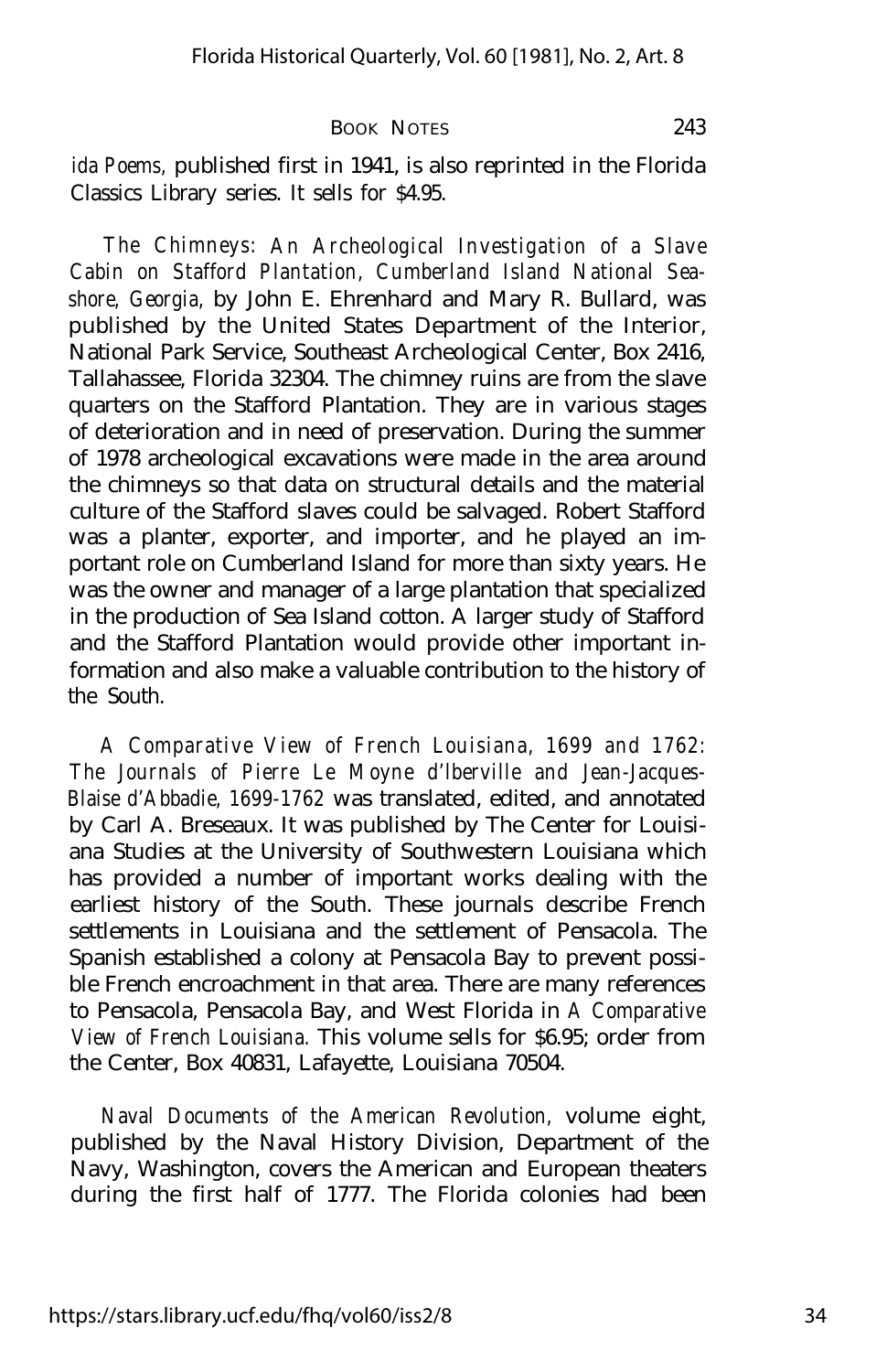British possessions since 1763, and their protection became a matter of grave concern with the outbreak of the Revolution. In a letter from Patrick Tonyn to Lord George Germain, written from St. Augustine, May 5, 1777, the governor notes information which he has of a planned invasion of East Florida from Georgia an a possible attack on St. Augustine. Tonyn enumerates his efforts to protect his province from a sea attack by stationing ships on the St. Johns River and on patrol off the Florida coast. He discusses his rearmament of the Provincial Militia and detailing of Rangers and their Indian allies to duty along the Georgia frontier. Another document in this volume reports on the British surveying sloop, the *Florida,* which put into Pensacola harbor for repairs. William James Morgan served as editor of volume eight, as he did for the previous three volumes, and they show his care for scholarly detail and accuracy. He used documents from many libraries and depositories, including the P. K. Yonge Library of Florida History, University of Florida. Order from the U. S. Government Printing Office, Washington, D. C. 20402. The price is \$24.00.

*Rowdy Tales From Early Alabama, The Humor of John Gorman Barr* was collected and annotated by G. Ward Hubbs. It provides samples of the rich and colorful stories told and retold on the southern frontier in the years prior to the Civil War. All are part of our oral tradition, and many were printed in local newspapers. Barr was a well-known contemporary humorist. He used his hometown, Tuscaloosa, Alabama, as the setting for his stories. His characters were his neighbors and friends, and because he used real places as settings for his stories, one secures a fine picture of a typical antebellum southern riverboat town. Barr was much like Mark Twain, another southern tale writer, who also grew up in a river town. *Rowdy Tales* was published by the University of Alabama Press, University, Alabama, and it sells for \$15.95.

*Wouldn't Take Nothin' For My Journey Now* is by Jock Lauterer who founded and edited for many years a weekly newspaper in Rutherford County, North Carolina, He roamed the countryside, meeting, photographing, and interviewing many people who talked to him about their lives and experiences.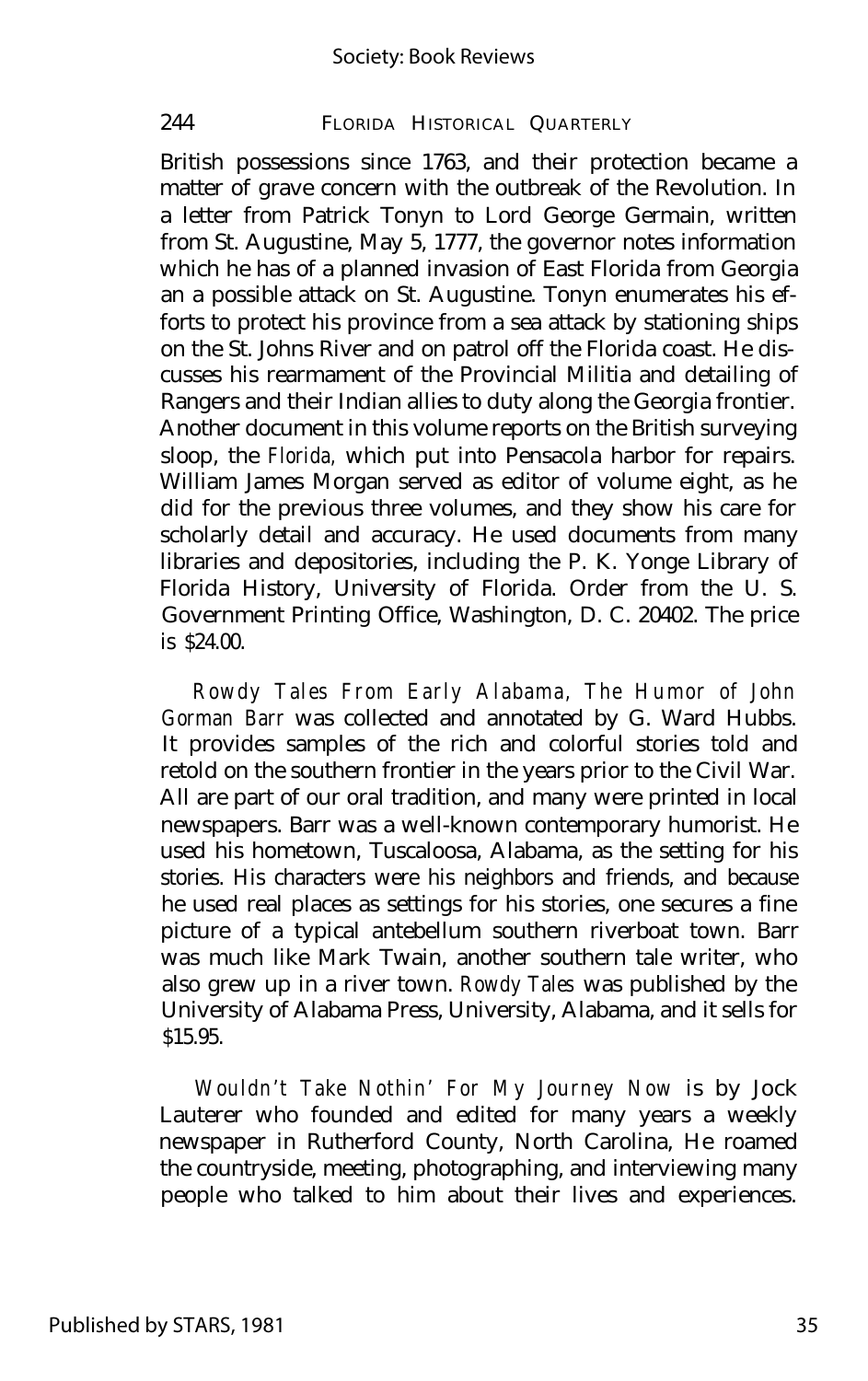#### BOOK NOTES 245

While Lauterer did not use a tape recorder, his book is based upon the best tradition of oral history. He was able to talk to people as a friend, and they provided him with information about the past that they remembered, memories which were not likely to be documented in written or published form. Lauterer's interviews are with the common folk who enjoyed life and worked hard. As one, Ernest Murphy, noted: "Hard work's good for you. You can eat anything you want to— and you go right to sleep." Quintenna Boone Hampton is a sixth-generation descendant of Daniel Boone and the head of the Hampton clan. W. P. Ed Norville was the best watch and clock repairman in the area; if he could not fix a watch, everyone would agree that is was "plum busted." Hoyle Greene was known for his apple cider, and Carl Lawing for the old grist mill that he operated for many years. The Dycus brothers were photographers and worked in the area for ten dollars a week. Fiddle players, soapmakers, carpenters, shoemakers, hunters, fishermen, and mule skinners are all included in Lauterer's book. It was published by the University of North Carolina Press, Chapel Hill, and it sells for \$12.50.

Bernard M. Hermann, a French photojournalist, has published travel books and pictorial albums of San Francisco, Rio de Janeiro, New York, and Paris. His latest volume is New Orleans, published by Louisiana State University Press, Baton Rouge. It includes color photographs of plantation houses along the river and lush properties in the Garden District. There are also pictures of churches, cathedrals, wildlife, Mardi Gras, and many old and new buildings. People have also been photographed working, playing, doing business, laughing, crying, eating, enjoying themselves, and being buried. The text is by Charles "Pie" Dufour, the noted New Orleans journalist, historian, and author. The price is \$19.95.

*Working Lives, The Southern Exposure; History of Labor in the South* is a paperback book edited by Marc S. Miller with an introduction by Herbert Gutman. It is a collection of memoirs, poems, essays, ballads, and interviews covering the history of the southern labor movement from the beginning of this century to the present. Most of the articles first appeared in *Southern Exposure,* the quarterly journal that is published by the Institute